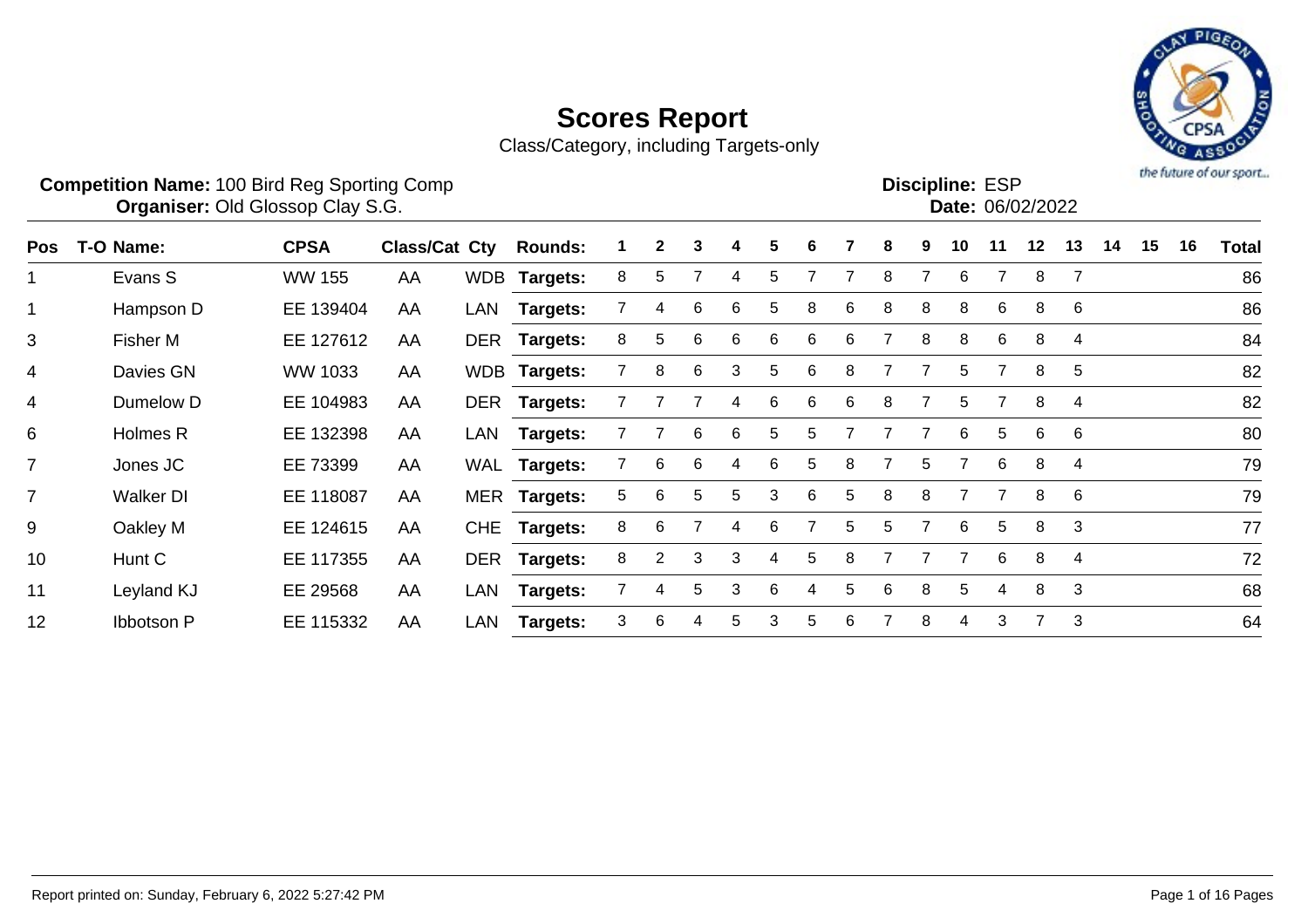

Class/Category, including Targets-only

| <b>Competition Name: 100 Bird Reg Sporting Comp</b> | <b>Discipline: ESP</b>                             |
|-----------------------------------------------------|----------------------------------------------------|
| Organiser: Old Glosson Clay S.G.                    | $\mathsf{Data}$ : $\mathsf{A}\mathsf{A}\mathsf{A}$ |

**Organiser:** Old Glossop Clay S.G. **Community Contract Contract Contract Contract Contract Contract Contract Contract Contract Contract Contract Contract Contract Contract Contract Contract Contract Contract Contract Contr** 

| Date: 06/02/2022 |
|------------------|
|                  |

| Pos            | T-O Name:          | <b>CPSA</b>    | <b>Class/Cat Cty</b> |            | <b>Rounds:</b>  |                | $\mathbf{2}$   | 3               |                | 5           | 6              |                | 8 | 9              | 10              | 11             | 12             | 13             | 14 | 15 | 16 | <b>Total</b> |
|----------------|--------------------|----------------|----------------------|------------|-----------------|----------------|----------------|-----------------|----------------|-------------|----------------|----------------|---|----------------|-----------------|----------------|----------------|----------------|----|----|----|--------------|
| $\mathbf 1$    | Wilkinson J        | EE 143109      | A                    | LAN        | <b>Targets:</b> | 8              |                | 6               | 6              | 6           |                | 6              | 7 | 8              | $\overline{7}$  |                | 8              | 4              |    |    |    | 87           |
| $\overline{2}$ | Dale M             | EE 119357      | A                    | <b>CHE</b> | Targets:        | 7              | 6              | 8               | 5              | 6           | 5              | 8              | 6 | 8              | 6               | 4              | 8              | 5              |    |    |    | 82           |
| 3              | Yes Humphreys RJ   | EE 116152      | A                    |            | WAL Targets:    | 8              | 5              | 6               | 5              | 5           | 6              | 6              | 8 | 8              | 7               | 4              | 8              | 5              |    |    |    | 81           |
| 4              | Yes Edwards S      | EE 128838      | A                    | <b>DER</b> | <b>Targets:</b> | 8              | 6              | 5               | 6              | 6           | 8              | 6              | 6 | 6              | 8               | 5              | 8              | $\overline{2}$ |    |    |    | 80           |
| 5              | Davies G           | EE 140600      | A                    | <b>DER</b> | <b>Targets:</b> | 6              | 4              | 8               | 3              | $\mathbf 5$ | 4              | $\overline{7}$ | 8 | 8              | 5               | 6              | 8              | $\overline{7}$ |    |    |    | 79           |
| 5              | Wilkinson J        | EE 143108      | A                    | <b>LAN</b> | <b>Targets:</b> | $\overline{7}$ | 6              | 6               | 4              | 4           | 4              | 7              | 5 | $\overline{7}$ | $\overline{7}$  | 6              | 8              | 8              |    |    |    | 79           |
| $\overline{7}$ | Platts I           | EE 65033       | A                    | <b>DER</b> | <b>Targets:</b> | 8              | 4              | 5               | $\overline{2}$ | 5           | 5              | 8              | 8 | 8              | 6               | 5              | 8              | 6              |    |    |    | 78           |
| $\overline{7}$ | Yes Warring E      | EE 67792       | A                    |            | YOR Targets:    | 7 <sup>1</sup> | 8              | 5               | $\overline{2}$ | 6           | 6              | 5              | 6 | $\overline{7}$ | 6               | 4              | 8              | 8              |    |    |    | 78           |
| 9              | Heron A            | EE 127810      | A                    | <b>LAN</b> | <b>Targets:</b> | 8              | 6              | 5               | 4              | $\,6$       |                | 5              | 6 | $\overline{7}$ | $6\phantom{1}6$ | 6              | $\overline{7}$ | 4              |    |    |    | 77           |
| 9              | Sutton D           | EE 138882      | A                    | <b>CHE</b> | <b>Targets:</b> | $\overline{7}$ | 8              | 6               | 3              | 3           |                |                | 6 |                | $\overline{7}$  | 6              | 8              | 5              |    |    |    | 77           |
| 11             | <b>Bartle A</b>    | EE 137555      | A                    | <b>YOR</b> | <b>Targets:</b> | 8              | 5              | 5               | 5              |             | 4              | 8              |   | 8              | 4               | 4              | 8              | 6              |    |    |    | 76           |
| 11             | Yes Bate P         | EE 85393       | A                    | <b>DER</b> | <b>Targets:</b> | 6              |                | 5               | 5.             | 4           | 6              |                | 5 | 7              | 4               | $\overline{7}$ | 8              | 5              |    |    |    | 76           |
| 11             | <b>Bromfield G</b> | EE 132054      | A                    |            | DER Targets:    | 8              | $\overline{7}$ | 6               | 5              | 4           | 6              | 7              | 8 | 5              | $\sqrt{5}$      | $\overline{2}$ | 8              | 5              |    |    |    | 76           |
| 11             | Davies JM          | <b>WW 2867</b> | A                    |            | WDB Targets:    | 6              | 4              | $6\phantom{1}6$ | 3              | $\mathbf 5$ | $\overline{7}$ | 8              | 5 | $\overline{7}$ | $\overline{7}$  | $\overline{7}$ | 8              | $\sqrt{3}$     |    |    |    | 76           |
| 11             | Read AJ            | EE 64203       | A                    | <b>DER</b> | <b>Targets:</b> | 7              | 7              | 4               | 3              | 4           | 6              | 6              | 6 | 7              | 5               | 6              | 8              | $\overline{7}$ |    |    |    | 76           |
| 16             | Phillips S         | EE 134954      | $\mathsf{A}$         | <b>DER</b> | <b>Targets:</b> | 8              | 5              | 5               | 4              | 3           | 8              | 7              | 8 | 6              | 6               | 6              | 5              | $\overline{4}$ |    |    |    | 75           |
| 16             | Waterman N         | EE 83554       | A                    | <b>CHE</b> | <b>Targets:</b> | 8              | 6              | 6               | 5              | 4           | 5              | 5              | 4 | $\overline{7}$ | 6               | 6              | 8              | 5              |    |    |    | 75           |
| 18             | Farmer GP          | EE 135574      | A                    | <b>LAN</b> | <b>Targets:</b> | 6              | 6              | 6               | 4              | 4           | 4              |                | 7 | 6              | 5               | $\overline{7}$ | 8              | 3              |    |    |    | 73           |
| 18             | Yes Lewis PRL      | EE 143715      | A                    |            | YOR Targets:    | 6              | 3              | 4               |                |             | 8              |                |   | 8              | 5               | 5              | 8              | 5              |    |    |    | 73           |
|                |                    |                |                      |            |                 |                |                |                 |                |             |                |                |   |                |                 |                |                |                |    |    |    |              |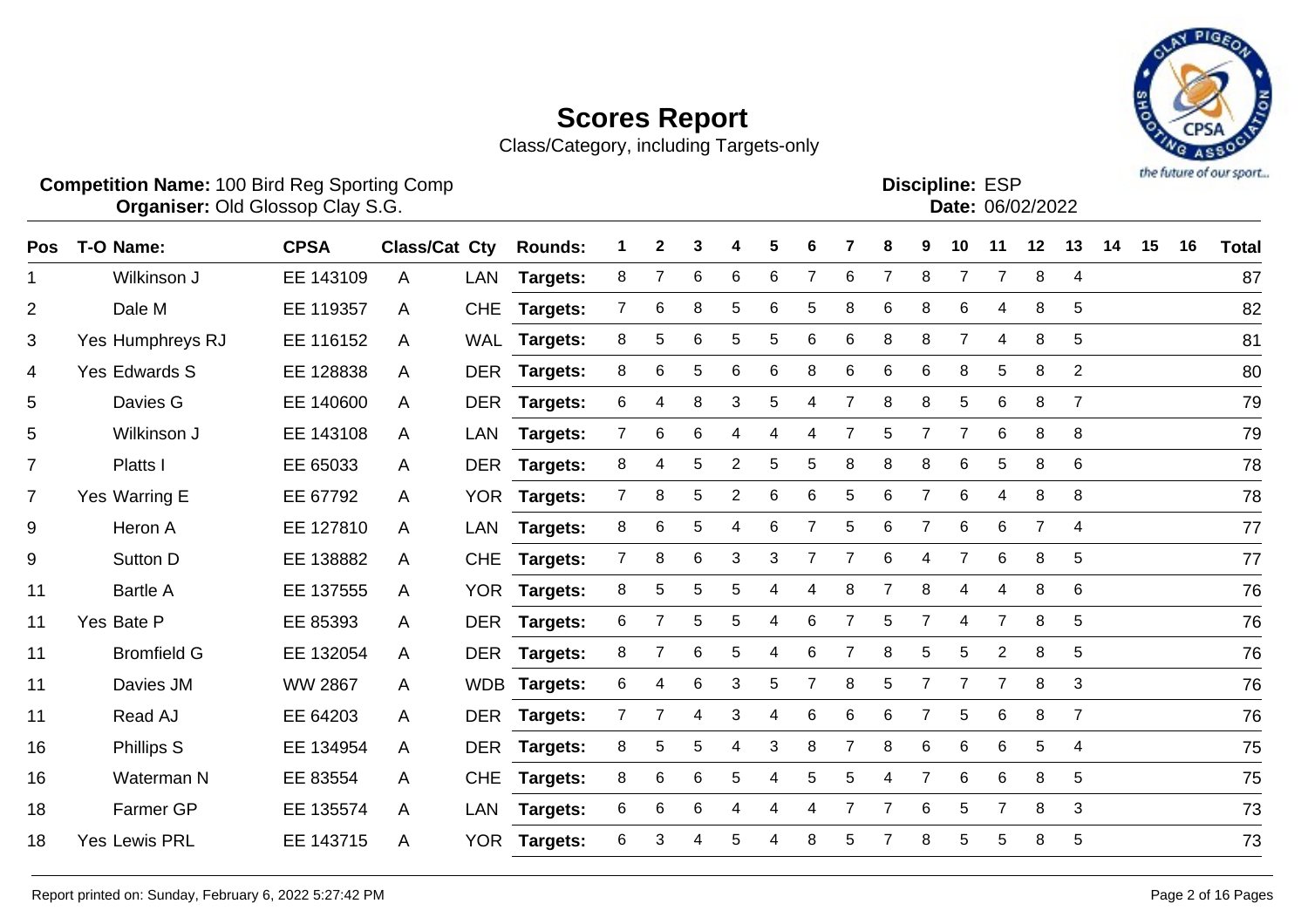

|     | <b>Competition Name: 100 Bird Reg Sporting Comp</b><br><b>Organiser: Old Glossop Clay S.G.</b> |             |               |            |                |    |              |    |   |                |   |   |             |   | <b>Discipline: ESP</b><br>Date: 06/02/2022 |    |         |    |    |    |    | the future of our sport |
|-----|------------------------------------------------------------------------------------------------|-------------|---------------|------------|----------------|----|--------------|----|---|----------------|---|---|-------------|---|--------------------------------------------|----|---------|----|----|----|----|-------------------------|
| Pos | T-O Name:                                                                                      | <b>CPSA</b> | Class/Cat Cty |            | <b>Rounds:</b> |    | $\mathbf{2}$ | 3  | 4 | 5.             | 6 |   |             | 9 | 10                                         | 11 | $12 \,$ | 13 | 14 | 15 | 16 | <b>Total</b>            |
| 18  | Woodward A                                                                                     | EE 132761   | A             | <b>CHE</b> | Targets:       |    | 6            | 6  | 3 | $\overline{2}$ | 4 |   | 8           | 6 | 5.                                         | 5  | 8       | 6  |    |    |    | 73                      |
| 21  | Cunliffe IJ                                                                                    | EE 117868   | A             | <b>CHE</b> | Targets:       |    | 8            |    | 4 | 5.             | 4 | 3 |             | 4 | 6                                          | 6  |         | 4  |    |    |    | 72                      |
| 21  | Hope A                                                                                         | EE 66205    | A             | <b>DER</b> | Targets:       |    | 5            | 4  | 5 | 3              | 3 |   |             |   | 6                                          | 6  | 8       | 4  |    |    |    | 72                      |
| 21  | Oakley K                                                                                       | EE 124597   | A             | <b>CHE</b> | Targets:       |    | 6            | 3  | 5 | 5.             | 6 | 6 | $5^{\circ}$ | 8 | 3                                          | -5 | 8       | 5  |    |    |    | 72                      |
| 24  | Clayton D                                                                                      | EE 58048    | $\mathsf{A}$  | LAN        | Targets:       | 8  | 4            |    | 5 | 6              |   | 3 | 6           | 5 | 5                                          | 4  |         | 3  |    |    |    | 70                      |
| 25  | Yes Thompson B                                                                                 | EE 85282    | A             | YOR.       | Targets:       | 6. | 5            | 6  | 5 | 5.             | 3 | 6 | 5.          | 5 |                                            | 5  |         | 4  |    |    |    | 69                      |
| 26  | Ford C                                                                                         | EE 27228    | A             | <b>DER</b> | Targets:       | 6. | 3            | 5. | 3 | 5.             | 4 | 6 | 8           | 3 | 5                                          |    | 8       | 3  |    |    |    | 66                      |
| 26  | Yes Humphreys DI                                                                               | EE 104234   | A             | WAL        | Targets:       | 8  | 6            | 4  | 2 | 5.             | 4 | 6 |             | 6 | 4                                          | 3  | 8       | 3  |    |    |    | 66                      |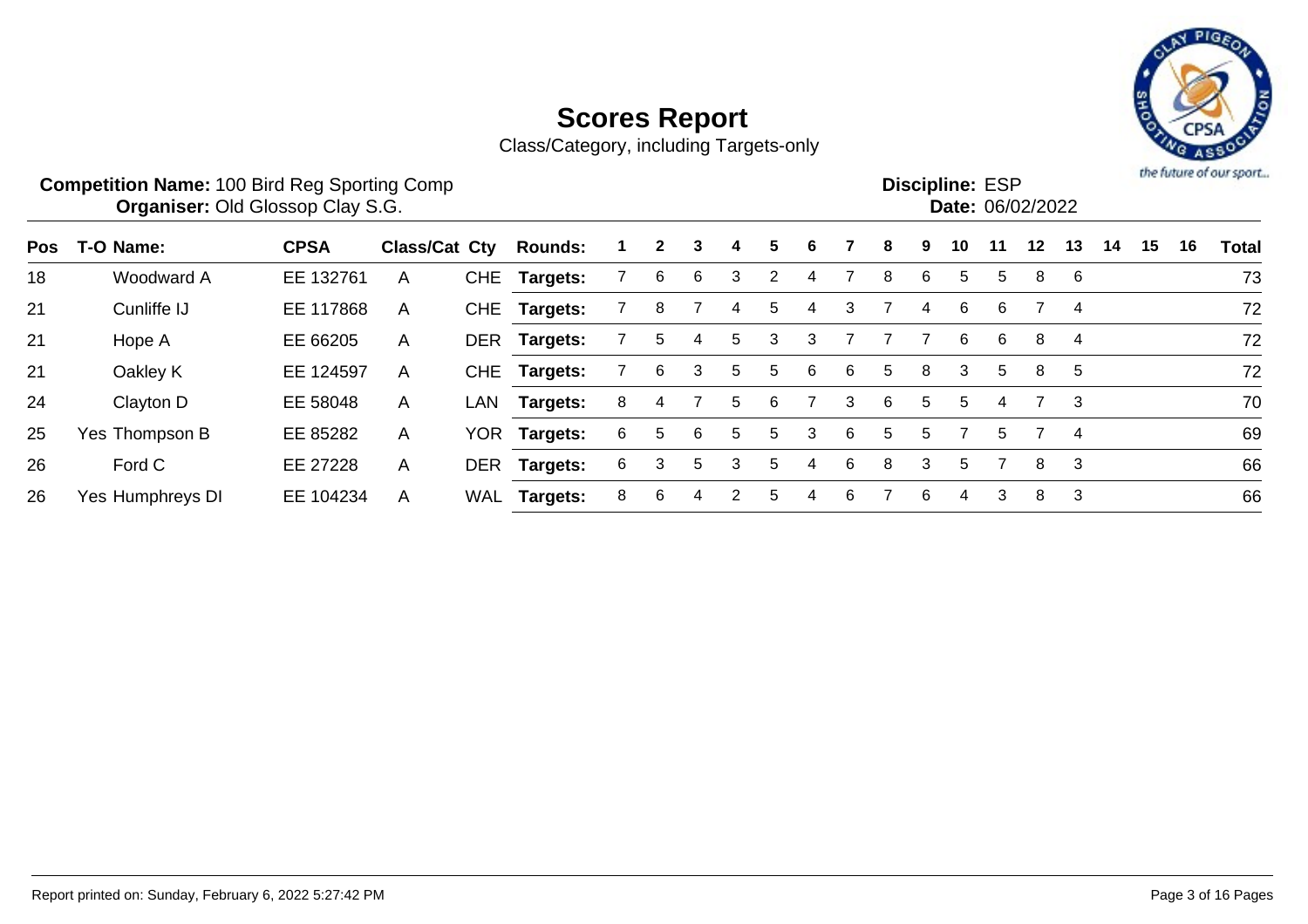

Class/Category, including Targets-only

|     | <b>Competition Name: 100 Bird Reg Sporting Comp</b><br>Organiser: Old Glossop Clay S.G. |             |                      |            |                 |   |              |   |   |   |   |   |                |   |                | <b>Discipline: ESP</b><br>Date: 06/02/2022 |                |                |    |    |    | the future of our sport. |
|-----|-----------------------------------------------------------------------------------------|-------------|----------------------|------------|-----------------|---|--------------|---|---|---|---|---|----------------|---|----------------|--------------------------------------------|----------------|----------------|----|----|----|--------------------------|
| Pos | T-O Name:                                                                               | <b>CPSA</b> | <b>Class/Cat Cty</b> |            | <b>Rounds:</b>  |   | $\mathbf{2}$ | 3 |   | 5 |   |   | 8              | 9 | 10             | 11                                         | 12             | 13             | 14 | 15 | 16 | <b>Total</b>             |
|     | Williams L                                                                              | EE 138183   | B                    | <b>CHE</b> | <b>Targets:</b> | 8 | 8            | 6 | 4 | 3 | 6 |   |                | 8 |                |                                            | 8              | 8              |    |    |    | 87                       |
| 2   | Earl AM                                                                                 | EE 141075   | B                    | <b>CHE</b> | Targets:        | 8 | 7            |   | 4 | 6 | 8 |   | 8              | 6 | 6              | 5                                          | 8              | 5              |    |    |    | 85                       |
| 3   | <b>Gration RD</b>                                                                       | EE 142300   | B                    | <b>YOR</b> | Targets:        | 8 | 5            | 6 | 5 | 6 |   |   |                | 6 | 6              | 5                                          | 8              | $\overline{4}$ |    |    |    | 80                       |
| 4   | <b>Fulford PN</b>                                                                       | EE 144350   | B                    | YOR        | <b>Targets:</b> |   | 5            |   | 5 | 5 |   | 8 | 6              | 6 | $\overline{7}$ | 4                                          | 8              | $\overline{4}$ |    |    |    | 79                       |
| 4   | <b>Yes Richardson NR</b>                                                                | EE 140516   | B                    | <b>YOR</b> | <b>Targets:</b> | 8 | 6            |   | 4 | 5 |   | 6 | 8              |   | 5              | 5                                          | 8              | 6              |    |    |    | 79                       |
| 6   | Yes Farrell M                                                                           | EE 132753   | B                    | <b>CHE</b> | Targets:        | 8 | 6            | 4 | 3 | 5 |   | 8 | $\overline{7}$ | 4 | 6              |                                            | 5              | $\overline{4}$ |    |    |    | 74                       |
| 6   | Jones A                                                                                 | EE 113535   | B                    | WAL        | Targets:        | 6 | 6            | 3 | 5 | 4 | 3 | 6 | 7              | 7 | 6              |                                            | 8              | 6              |    |    |    | 74                       |
| 6   | Newton I                                                                                | EE 141122   | B                    | LAN        | Targets:        |   | 4            | 6 |   | 6 | 6 | 6 | 6              |   | 5              | 5                                          | 8              | 4              |    |    |    | 74                       |
| 6   | Wilson P                                                                                | EE 138911   | B                    | LAN        | Targets:        | 8 | 5            | 5 | 5 | 6 | 4 | 6 | 6              | 8 | 3              | 5.                                         | $\overline{7}$ | 6              |    |    |    | 74                       |
| 10  | Yes Barnes NJ                                                                           | EE 119618   | B                    | <b>DER</b> | Targets:        | 8 | 6            | 4 | 4 | 6 |   | 7 | 8              | 3 | 3              | 7                                          | 8              | 5              |    |    |    | 73                       |
| 10  | Dunn R                                                                                  | EE 141107   | B                    | LAN        | <b>Targets:</b> | 6 |              | 6 | 3 | 6 | 8 |   | 6              | 5 | 2              | 5                                          | 8              | 4              |    |    |    | 73                       |
| 10  | Evans J                                                                                 | EE 132037   | B                    | <b>DER</b> | Targets:        | 6 | 5            | 5 | 4 | 3 |   | 8 | $\overline{7}$ | 6 | 6              | 3                                          | 8              | 5              |    |    |    | 73                       |
| 10  | Wildig SW                                                                               | EE 90934    | B                    | YOR I      | <b>Targets:</b> |   |              |   | 3 | 6 |   | 6 | 8              | 6 | 6              |                                            | 8              | $\overline{4}$ |    |    |    | 73                       |

Griffith MP EE 135017 B YOR **Targets:** 8 7 4 3 5 6 6 6 8 4 4 7 4 72

Yes Haley M EE 122716 B CHE **Targets:** 7 4 4 5 5 4 7 8 5 5 5 8 5 72

Peyton T EE 138100 B YOR **Targets:** 7 5 3 6 5 4 7 6 4 4 7 8 6 72

 Earl LA EE 141076 B CHE **Targets:** 7 6 5 2 5 5 5 5 7 6 5 7 6 71 Yes Griffith G EE 125147 B CHE **Targets:** 7 6 6 6 5 4 5 6 4 5 5 6 6 71

Wisternoff V EE 142446 B DER **Targets:** 8 4 7 4 4 5 7 5 8 5 4 8 2 71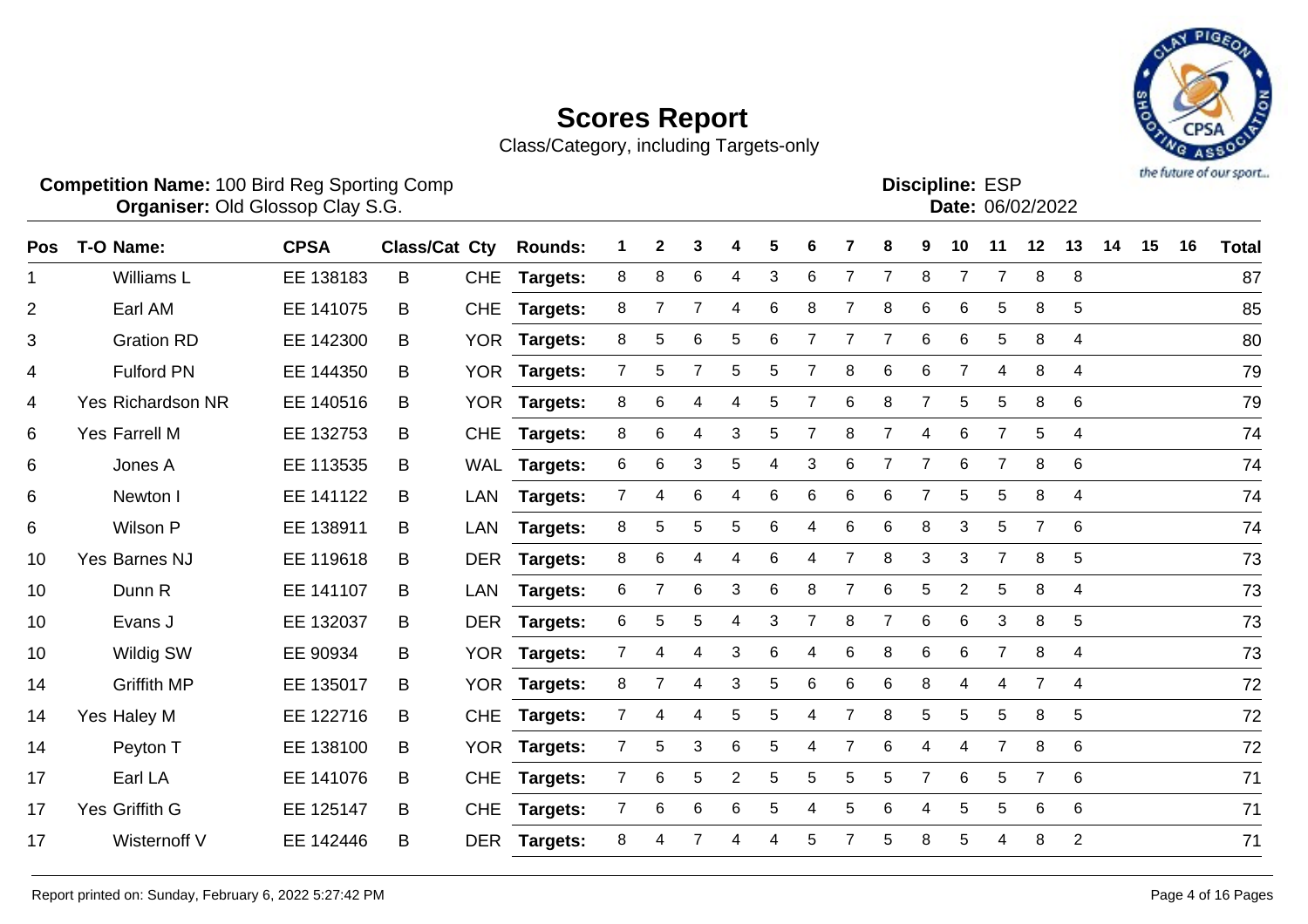

|     | <b>Competition Name: 100 Bird Reg Sporting Comp</b><br><b>Organiser: Old Glossop Clay S.G.</b> |             |               |            |                 |   |    |   |                |   |    |   |   |    | <b>Discipline: ESP</b><br>Date: 06/02/2022 |    |    |    |    |    |    | the future of our sport |
|-----|------------------------------------------------------------------------------------------------|-------------|---------------|------------|-----------------|---|----|---|----------------|---|----|---|---|----|--------------------------------------------|----|----|----|----|----|----|-------------------------|
| Pos | T-O Name:                                                                                      | <b>CPSA</b> | Class/Cat Cty |            | <b>Rounds:</b>  |   | 2  | 3 | 4              | 5 | 6. |   | 8 | 9  | 10                                         | 11 | 12 | 13 | 14 | 15 | 16 | <b>Total</b>            |
| 20  | Jowle DR                                                                                       | EE 140596   | B             | <b>CHE</b> | Targets:        | 4 | 6  |   | 5              | 5 | 5  | 3 | 7 | 8  | 5                                          | 6  | 8  |    |    |    |    | 70                      |
| 21  | Collinson G                                                                                    | EE 139015   | B             | LAN        | Targets:        | 8 | 3  | 8 | 5              | 4 | 3  | 6 | 3 | 4  | 5                                          | 4  | 8  |    |    |    |    | 68                      |
| 21  | Yes Robins J                                                                                   | EE 132534   | B             | <b>CHE</b> | Targets:        |   | 8  |   | 3              | 6 | 3  | 6 | 3 | 5  | 5                                          | 5  |    | 3  |    |    |    | 68                      |
| 23  | Barnes AC                                                                                      | EE 119611   | B             | <b>DER</b> | Targets:        | 6 | 3  | 5 | 4              | 6 | 5  | 5 | 4 | 8  | $\overline{2}$                             |    | 8  | 4  |    |    |    | 67                      |
| 23  | Yes Holt S                                                                                     | EE 127339   | B             | <b>YOR</b> | <b>Targets:</b> | 6 | 5. | 3 | 3              | 5 | 5  | 5 | 6 |    | 5                                          | 6  | 6  | 5  |    |    |    | 67                      |
| 23  | Yes Thomas IT                                                                                  | EE 141008   | B             | <b>CHE</b> | Targets:        |   |    | 4 | 3              | 4 | 5  | 5 | 5 | 6  | 8                                          | 5  |    | -6 |    |    |    | 67                      |
| 26  | <b>Holding ST</b>                                                                              | EE 142680   | B             | <b>CHE</b> | Targets:        |   | 5. |   | $\overline{2}$ | 3 | 5  | 6 |   | 5. | 4                                          | 6  | 5  | 4  |    |    |    | 66                      |
| 27  | Brown A                                                                                        | EE 140993   | B             | DER        | <b>Targets:</b> | 5 | 5. | 5 | 4              | 6 | 5  |   | 6 | 6  | 4                                          | 3  | 6  | 3  |    |    |    | 65                      |
| 27  | Yes Colclough M                                                                                | EE 126474   | B             | <b>CHE</b> | Targets:        |   | 4  |   | 3              | 4 | 6  | 5 | 5 | 6  |                                            | 6  |    |    |    |    |    | 65                      |
| 27  | Yes Riley K                                                                                    | EE 82336    | B             | LAN        | Targets:        | 4 | 3  | 4 | 4              | 5 |    | 4 | 8 | 8  | 7                                          | 4  | 6  |    |    |    |    | 65                      |
| 30  | Yes Kemp OK                                                                                    | EE 143475   | B             | YOR.       | Targets:        |   | 4  | 4 | 3              | 6 | 5  | 4 | 8 | 6  | 5                                          | 4  | 8  | 3  |    |    |    | 61                      |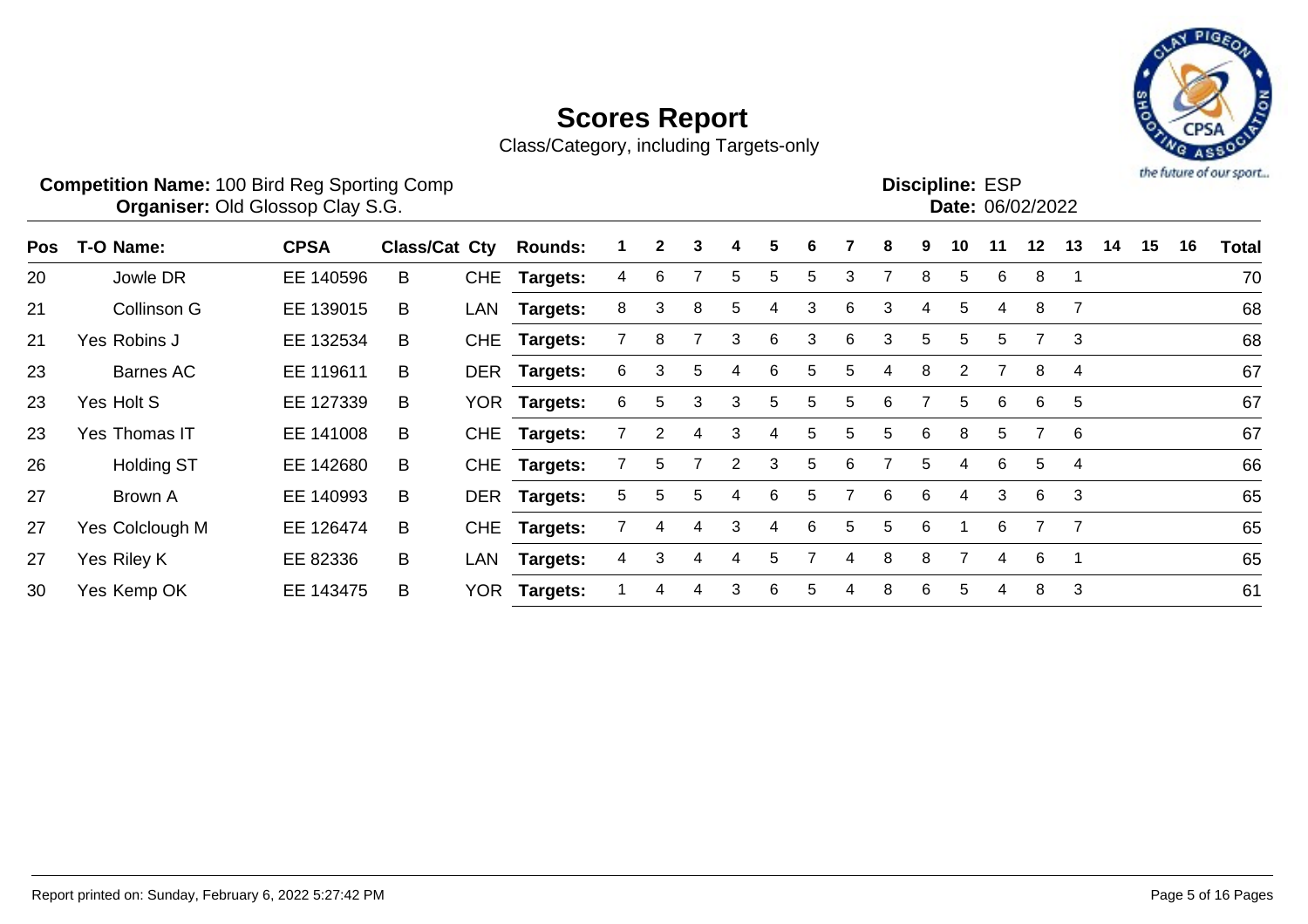

Class/Category, including Targets-only

|     | <b>Competition Name: 100 Bird Reg Sporting Comp</b><br>Organiser: Old Glossop Clay S.G. |             |                      |            |                 |                |   |                |                |                |                |   |                |                | <b>Discipline: ESP</b><br>Date: 06/02/2022 |                |                |                |    |    |    | the future of our sport |
|-----|-----------------------------------------------------------------------------------------|-------------|----------------------|------------|-----------------|----------------|---|----------------|----------------|----------------|----------------|---|----------------|----------------|--------------------------------------------|----------------|----------------|----------------|----|----|----|-------------------------|
| Pos | T-O Name:                                                                               | <b>CPSA</b> | <b>Class/Cat Cty</b> |            | <b>Rounds:</b>  |                | 2 | 3              | 4              | 5              | 6              |   | 8              | 9              | 10                                         | 11             | 12             | 13             | 14 | 15 | 16 | <b>Total</b>            |
| 1.  | Sprowell T                                                                              | EE 141490   | C                    | LAN        | Targets:        | 8              | 3 | 5              | 6              | 5              | 5              | 7 | 7              | 6              | 6                                          | $\overline{7}$ | 8              | 3              |    |    |    | 76                      |
| 2   | Wragg D                                                                                 | EE 34044    | C                    | <b>DER</b> | Targets:        | 7              | 7 | 7              | 3              | 4              | 6              |   | 7              | 5              | 5                                          | 7              | 5              | 6              |    |    |    | 73                      |
| 3   | <b>Taylor B</b>                                                                         | EE 144564   | C                    | <b>YOR</b> | Targets:        | 8              | 4 |                | 5              | 5              | 7              | 4 | 5              | 5              | 4                                          | 5              | $\overline{7}$ | 5              |    |    |    | 71                      |
| 4   | Firn WJ                                                                                 | EE 139478   | C                    | <b>YOR</b> | Targets:        | 6              | 5 | 6              | $\overline{2}$ | 5              | 6              | 6 | $\overline{7}$ | 8              | $\overline{2}$                             | $\,6$          | 8              | 3              |    |    |    | 70                      |
| 4   | <b>Highley DA</b>                                                                       | EE 140213   | C                    | <b>YOR</b> | <b>Targets:</b> | 8              | 6 | 5              | 5              | 4              | 5              | 3 | 6              | $\overline{7}$ |                                            | 6              | 8              | 6              |    |    |    | 70                      |
| 4   | <b>Tickle C</b>                                                                         | EE 142524   | C                    | <b>LAN</b> | Targets:        | 8              | 6 | 6              | 4              | 6              | 3              | 5 | 8              | 7              | 3                                          | 3              | 8              | 3              |    |    |    | 70                      |
| 7   | Haworth P                                                                               | EE 125393   | C                    | <b>LAN</b> | Targets:        | 7              | 4 | 7              | 3              | 5              |                | 5 | 6              | 6              | 5                                          | 6              | $\overline{7}$ | 5              |    |    |    | 67                      |
| 8   | Duroe D                                                                                 | EE 143024   | C                    | <b>DER</b> | Targets:        | 4              | 7 | 3              | 4              | 3              | 6              | 6 | 5              | 6              | 3                                          | 6              | 6              | 4              |    |    |    | 63                      |
| 8   | <b>Heaford JNT</b>                                                                      | EE 142346   | C                    | <b>CHE</b> | Targets:        | 5              | 6 | 5              | 3              | 4              | 5              | 5 | 5              | 4              | 5                                          | 5              | 8              | 3              |    |    |    | 63                      |
| 8   | Houghton N                                                                              | EE 143284   | C                    | LAN        | Targets:        | 8              | 4 | 4              | 2              | 3              | 5              | 6 | 6              | $\overline{c}$ | 5                                          | 5              | 6              | $\overline{7}$ |    |    |    | 63                      |
| 8   | Yes Warner G                                                                            | EE 144629   | C                    | <b>LAN</b> | Targets:        | 8              | 5 | 4              | 4              | 4              | 3              | 5 | 4              | $\overline{7}$ | 5                                          | 4              | 6              | 4              |    |    |    | 63                      |
| 12  | <b>Gillies N</b>                                                                        | EE 137325   | C                    | <b>YOR</b> | Targets:        | 7              | 6 | 6              | 3              | $\overline{2}$ | $\overline{c}$ | 6 | 5              |                | 5                                          | $\overline{7}$ | 8              | $\overline{4}$ |    |    |    | 62                      |
| 12  | Yes Harris PJ                                                                           | EE 144072   | $C^*$                | <b>DER</b> | Targets:        | 6              | 5 | 3              | 4              | 4              | 5              | 6 | 6              | 4              | 4                                          | 4              | 8              | 3              |    |    |    | 62                      |
| 14  | Cooper JL                                                                               | EE 145923   | $C^*$                | <b>DER</b> | Targets:        | 4              | 7 | $\overline{2}$ | 4              | 4              | 6              | 7 | $\overline{4}$ | 5              | 3                                          | 4              | 6              | 5              |    |    |    | 61                      |
| 14  | Dale PC                                                                                 | EE 144056   | C                    | <b>CHE</b> | Targets:        | 4              | 7 | 3              | 2              | 4              | 4              | 4 | 6              | 8              | 5                                          | 5              | 5              | 4              |    |    |    | 61                      |
| 14  | Sprowell A                                                                              | EE 141489   | C                    | LAN        | Targets:        | 7              | 6 | 4              | 4              | 6              | $\overline{2}$ | 6 | $\overline{2}$ | 6              | $\overline{2}$                             | 3              | 8              | 5              |    |    |    | 61                      |
| 14  | Yes Townsend K                                                                          | EE 137864   | C                    | <b>NFK</b> | Targets:        | 4              |   | 4              | 6              | 6              | 5              | 4 | 5              | 3              | $\overline{2}$                             | 4              | 8              | 3              |    |    |    | 61                      |
| 18  | Yes Corke S                                                                             | EE 141355   | $\mathsf{C}$         | <b>STA</b> | Targets:        | $\overline{7}$ | 5 | 4              |                | 3              | 3              | 7 | 3              | 6              | 4                                          | 4              |                | 3              |    |    |    | 57                      |

Hill P EE 119047 C LAN **Targets:** 7 1 4 1 5 4 6 4 5 4 4 6 6 57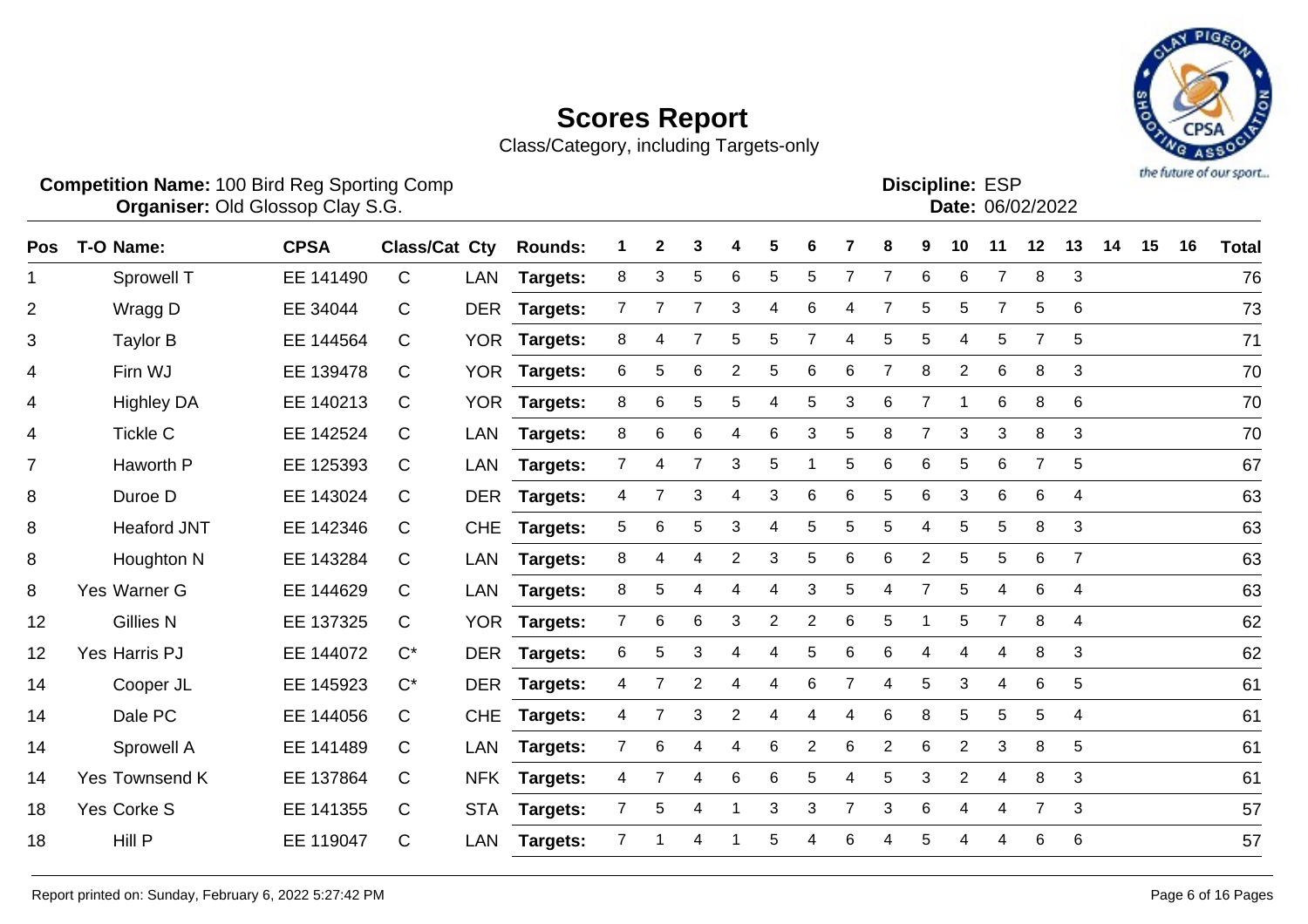

|                   | <b>Competition Name: 100 Bird Reg Sporting Comp</b><br><b>Organiser: Old Glossop Clay S.G.</b> |             |     |                                                              |                           |  |  |  |             | <b>Discipline: ESP</b> | Date: 06/02/2022 |     |  | the future of our sport |
|-------------------|------------------------------------------------------------------------------------------------|-------------|-----|--------------------------------------------------------------|---------------------------|--|--|--|-------------|------------------------|------------------|-----|--|-------------------------|
|                   | Pos T-O Name:                                                                                  | <b>CPSA</b> |     | Class/Cat Cty Rounds: 1 2 3 4 5 6 7 8 9 10 11 12 13 14 15 16 |                           |  |  |  |             |                        |                  |     |  | Total                   |
| 20                | Yes Dolby SM                                                                                   | EE 129058   |     | DER Targets:                                                 | 6 4 6 3 2 3 5 4 5 3 4 7 4 |  |  |  |             |                        |                  |     |  | 56                      |
| 21                | Samworth A                                                                                     | EE 142272   | - C | CHE Targets:                                                 | 8 4 4 1 5 4 4 5 4 2 2 8 2 |  |  |  |             |                        |                  |     |  | 53                      |
| $22 \overline{ }$ | Yes Hill G                                                                                     | EE 119048   |     | LAN <b>Targets:</b>                                          | 8 6 3                     |  |  |  | 3 4 6 4 1 1 |                        |                  | 5 3 |  | 46                      |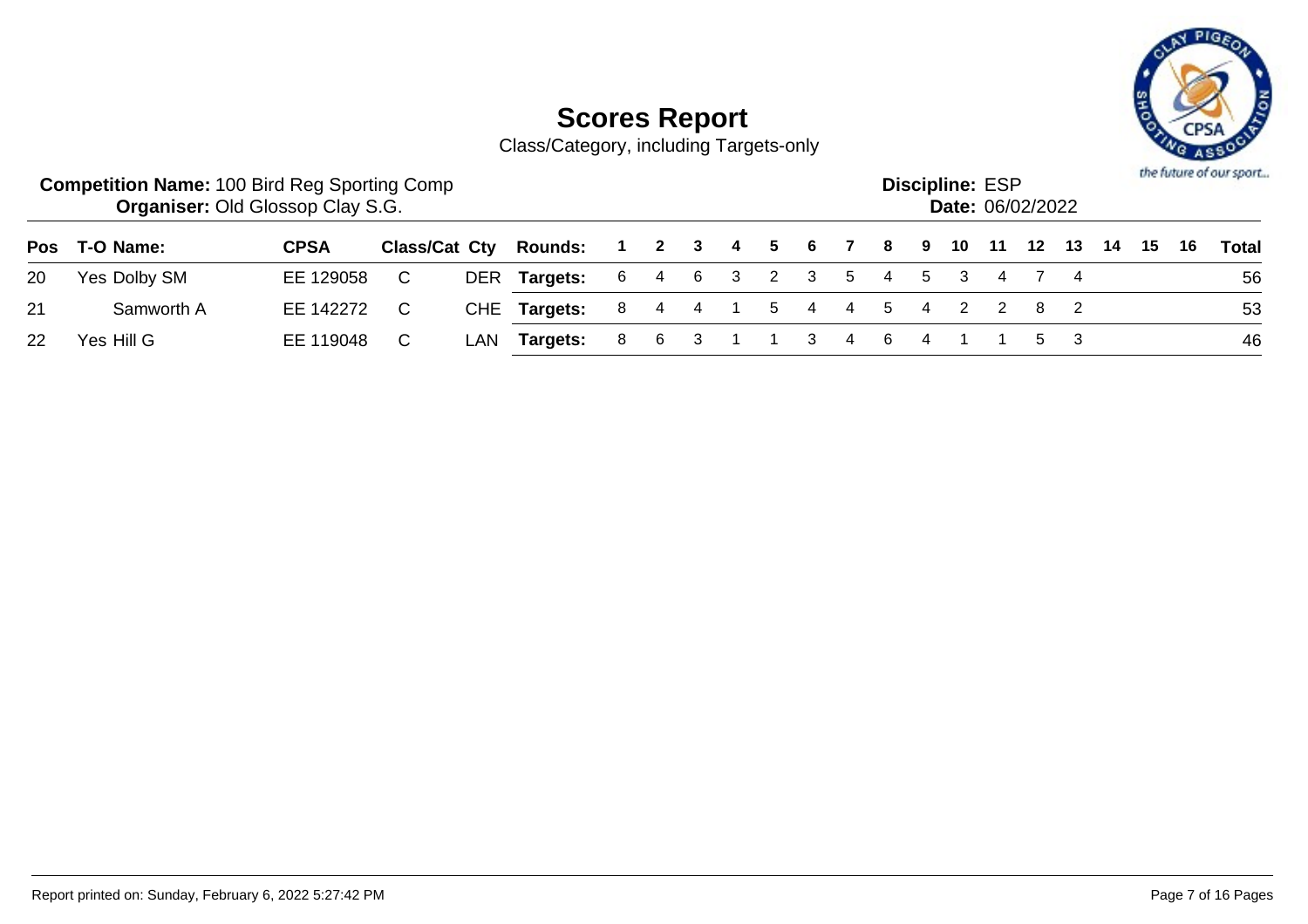

| <b>Competition Name: 100 Bird Reg Sporting Comp</b> | <b>Organiser: Old Glossop Clay S.G.</b> |            |                                                              |  |  |  |  | <b>Discipline: ESP</b> | <b>Date: 06/02/2022</b> |  |  | the future of our sport |
|-----------------------------------------------------|-----------------------------------------|------------|--------------------------------------------------------------|--|--|--|--|------------------------|-------------------------|--|--|-------------------------|
| Pos T-O Name:                                       | <b>CPSA</b>                             |            | Class/Cat Cty Rounds: 1 2 3 4 5 6 7 8 9 10 11 12 13 14 15 16 |  |  |  |  |                        |                         |  |  | Total                   |
| Taylor B                                            | EE 144564                               | <b>CLT</b> | YOR Targets: 8 4 7 5 5 7 4 5 5 4 5 7 5                       |  |  |  |  |                        |                         |  |  |                         |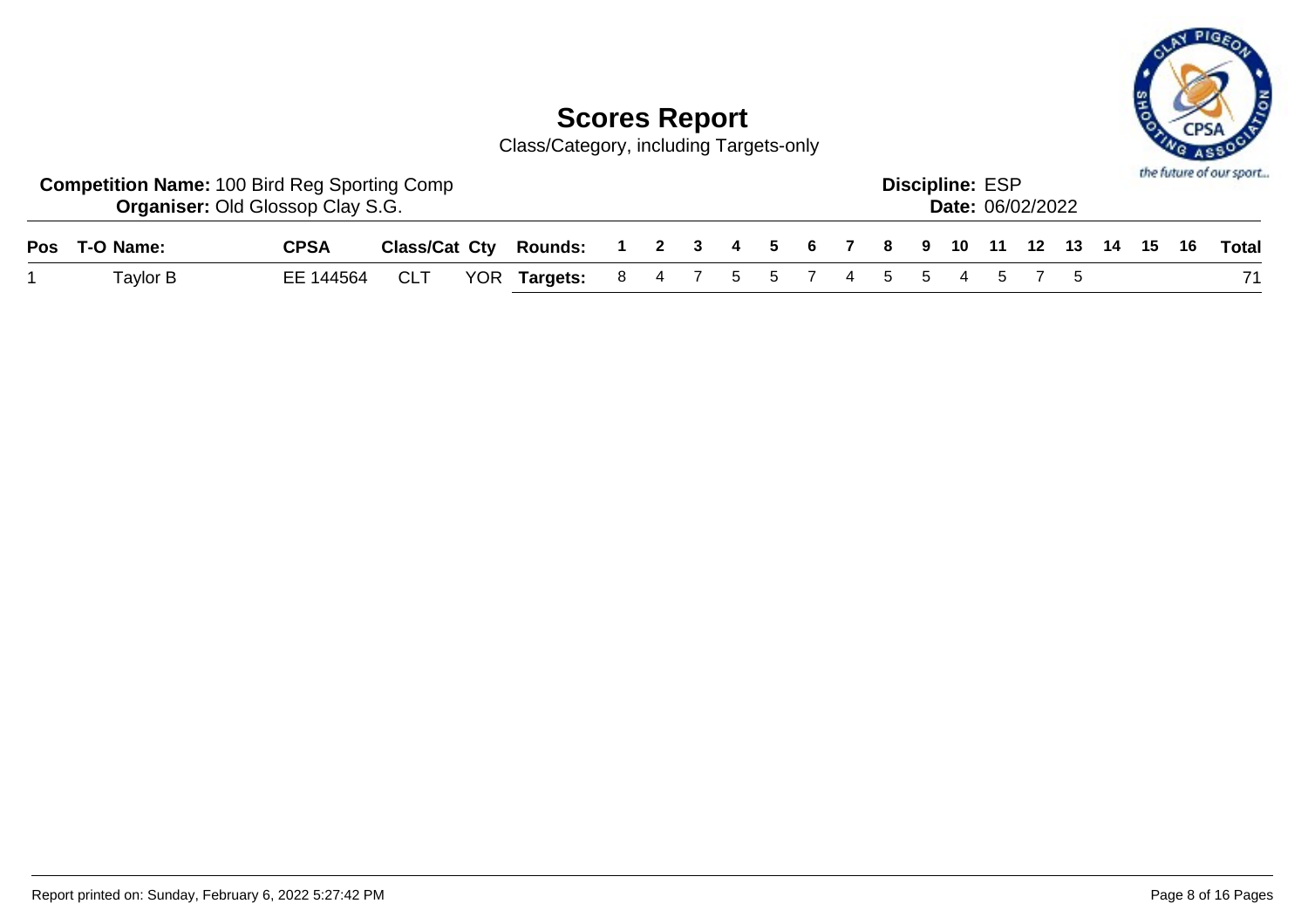

|                | <b>Competition Name: 100 Bird Reg Sporting Comp</b> | <b>Organiser: Old Glossop Clay S.G.</b> |               |                |                   |   |   |             |    |                           | <b>Discipline: ESP</b> |      | Date: 06/02/2022 |  |      | the future of our sport |
|----------------|-----------------------------------------------------|-----------------------------------------|---------------|----------------|-------------------|---|---|-------------|----|---------------------------|------------------------|------|------------------|--|------|-------------------------|
| Pos            | T-O Name:                                           | <b>CPSA</b>                             | Class/Cat Cty | <b>Rounds:</b> | 1 2 3 4 5 6 7 8 9 |   |   |             |    |                           | 10                     | - 11 |                  |  | - 16 | Total                   |
|                | <b>Bartle A</b>                                     | EE 137555                               | <b>JNR</b>    | YOR Targets:   |                   |   |   |             |    | 8 5 5 5 4 4 8 7 8 4 4 8 6 |                        |      |                  |  |      | 76                      |
| $\overline{2}$ | Peyton T                                            | EE 138100                               | <b>JNR</b>    | YOR Targets:   | $\sim$ 7 $\sim$   |   |   |             |    | 5 3 6 5 4 7 6 4 4 7 8 6   |                        |      |                  |  |      | 72                      |
| 3              | Earl LA                                             | EE 141076                               | <b>JNR</b>    | CHE Targets:   |                   | 6 | 5 | $5^{\circ}$ | -5 | 5 5 7                     | - 6 -                  |      |                  |  |      | 71                      |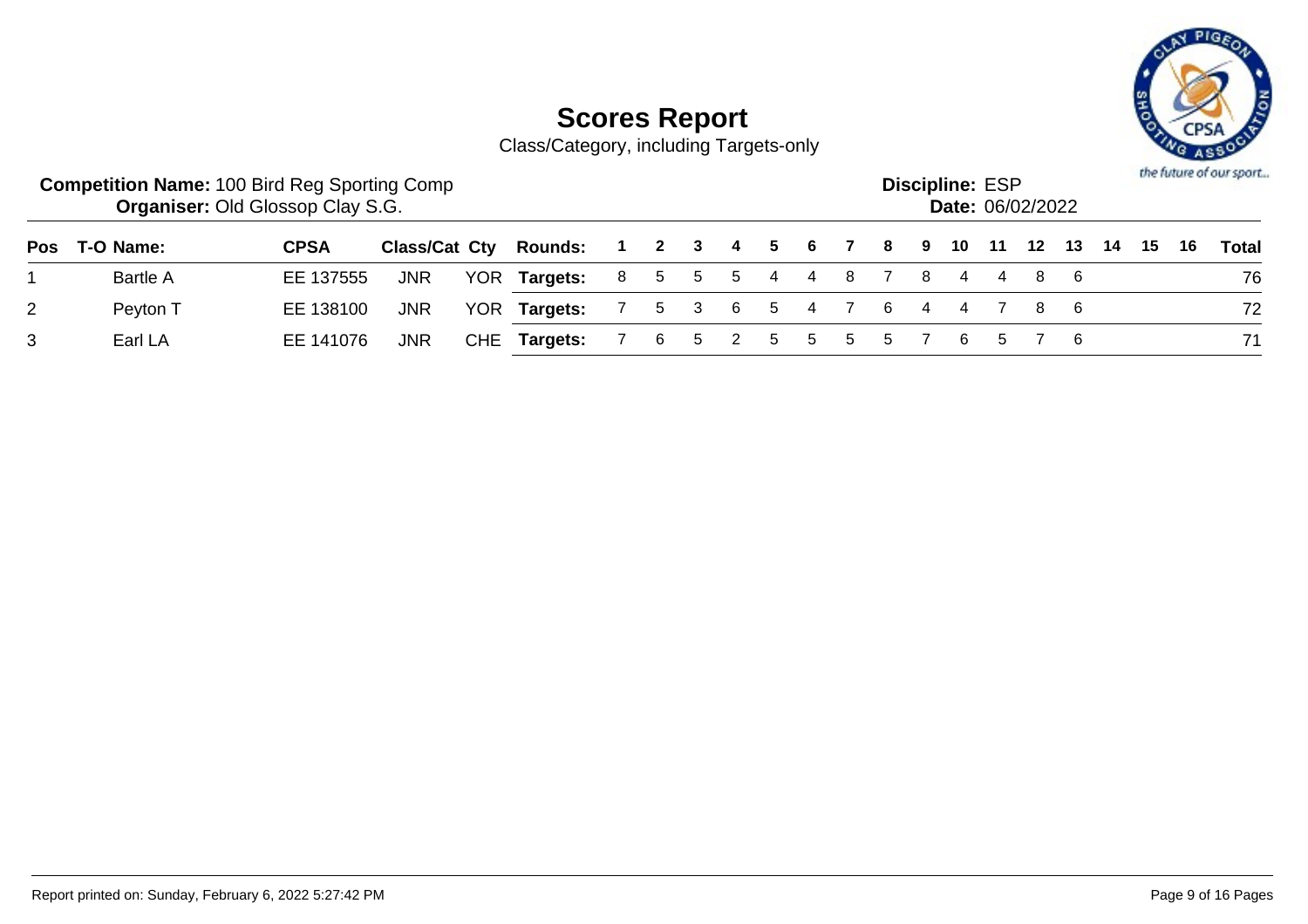

|     | <b>Competition Name: 100 Bird Reg Sporting Comp</b> | <b>Organiser: Old Glossop Clay S.G.</b> |               |     |                |                  |     |              |   |    |                |     |          |     | <b>Discipline: ESP</b><br>Date: 06/02/2022 |     |       |     |     |    |    | the future of our sport |
|-----|-----------------------------------------------------|-----------------------------------------|---------------|-----|----------------|------------------|-----|--------------|---|----|----------------|-----|----------|-----|--------------------------------------------|-----|-------|-----|-----|----|----|-------------------------|
| Pos | T-O Name:                                           | <b>CPSA</b>                             | Class/Cat Cty |     | <b>Rounds:</b> | $\blacksquare$ 1 |     |              |   |    | 2 3 4 5 6      |     | 78       | - 9 | 10                                         | -11 | 12    | 13  | -14 | 15 | 16 | <b>Total</b>            |
|     | Oakley K                                            | EE 124597                               | LDY           |     | CHE Targets:   | $\overline{7}$   | 6   | $\mathbf{3}$ | 5 | -5 | -6             | 6   | 5        | -8  | 3                                          | 5   |       | 85  |     |    |    | 72                      |
| 2   | Earl LA                                             | EE 141076                               | LDY           |     | CHE Targets:   | $\overline{7}$   | 6   |              |   |    | 5 2 5 5        |     | 5 5 7    |     | - 6                                        |     | 5 7 6 |     |     |    |    | 71                      |
| 3   | Sprowell A                                          | EE 141489                               | LDY           | LAN | Targets:       |                  | 6   | 4            |   | 46 | $\overline{2}$ | - 6 | $2 \t 6$ |     | $\sim$ 2                                   | -3  | 85    |     |     |    |    | 61                      |
| 4   | Yes Hill G                                          | EE 119048                               | LDY           | LAN | Targets:       | 8                | - 6 | 3            |   |    | 3              | 4   |          |     |                                            |     |       | 5 3 |     |    |    | 46                      |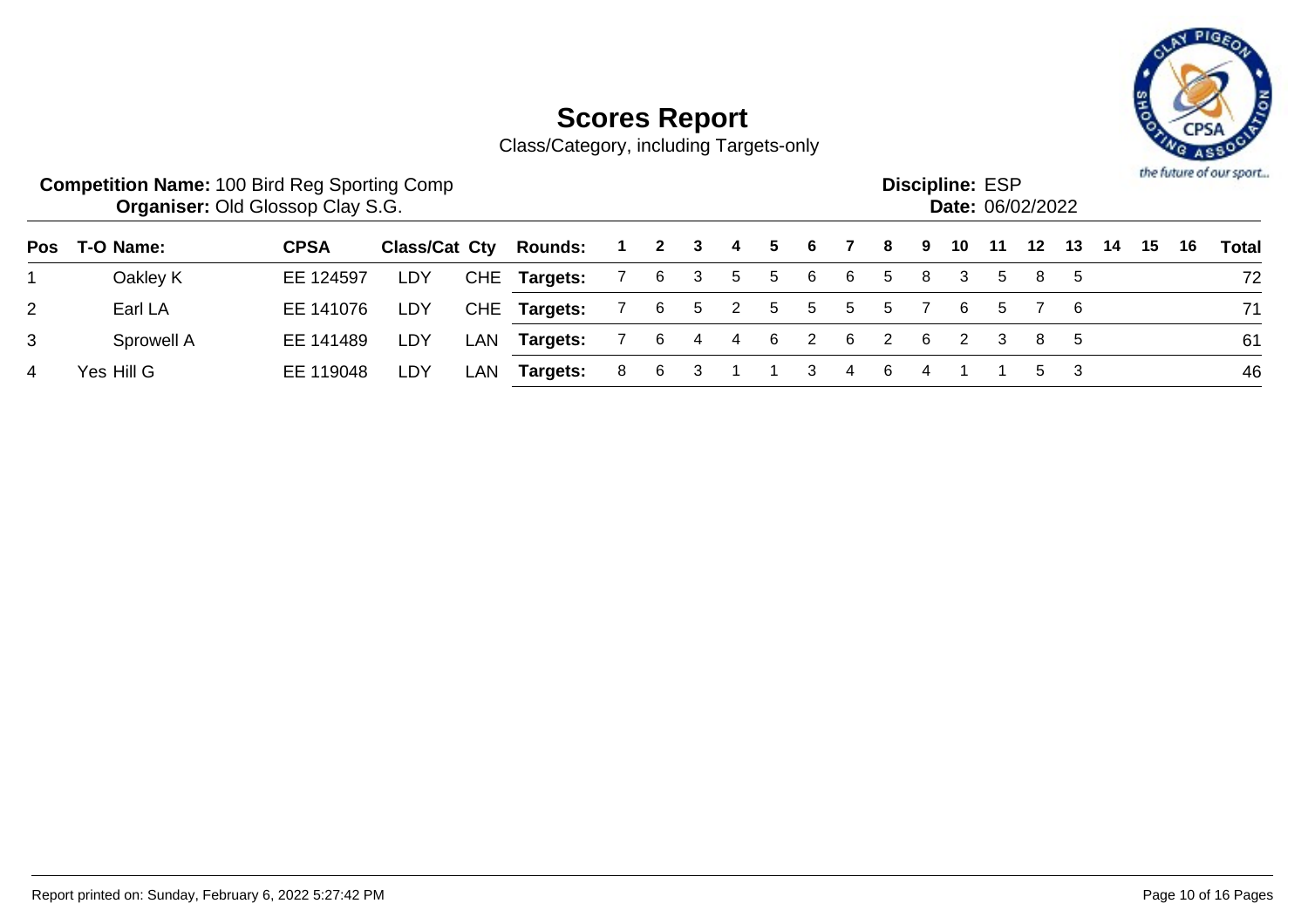

|                | <b>Competition Name: 100 Bird Reg Sporting Comp</b><br>Organiser: Old Glossop Clay S.G. |                |                      |            |                 |                |                |                |   |   | <b>Discipline: ESP</b><br>Date: 06/02/2022 |                |                |                |                |                |                | the future of our sport |    |    |    |              |
|----------------|-----------------------------------------------------------------------------------------|----------------|----------------------|------------|-----------------|----------------|----------------|----------------|---|---|--------------------------------------------|----------------|----------------|----------------|----------------|----------------|----------------|-------------------------|----|----|----|--------------|
| <b>Pos</b>     | T-O Name:                                                                               | <b>CPSA</b>    | <b>Class/Cat Cty</b> |            | <b>Rounds:</b>  |                | $\mathbf{2}$   | 3              | 4 | 5 | 6                                          | 7              | 8              | 9              | 10             | 11             | 12             | 13                      | 14 | 15 | 16 | <b>Total</b> |
| 1              | Wilkinson J                                                                             | EE 143109      | <b>SNR</b>           | LAN        | Targets:        | 8              | $\overline{7}$ | 6              | 6 | 6 | 7                                          | 6              | $\overline{7}$ | 8              | $\overline{7}$ | $\overline{7}$ | $\, 8$         | $\overline{4}$          |    |    |    | 87           |
| 1              | <b>Williams L</b>                                                                       | EE 138183      | <b>SNR</b>           | <b>CHE</b> | Targets:        | 8              | 8              | 6              | 4 | 3 | 6                                          | $\overline{7}$ | $\overline{7}$ | 8              | 7              | $\overline{7}$ | 8              | 8                       |    |    |    | 87           |
| 3              | Evans S                                                                                 | <b>WW 155</b>  | <b>SNR</b>           |            | WDB Targets:    | 8              | $\sqrt{5}$     | 7              | 4 | 5 | 7                                          | $\overline{7}$ | 8              | $\overline{7}$ | 6              | $\overline{7}$ | 8              | $\overline{7}$          |    |    |    | 86           |
| 3              | Hampson D                                                                               | EE 139404      | <b>SNR</b>           | <b>LAN</b> | Targets:        | $\overline{7}$ | $\overline{4}$ | 6              | 6 | 5 | 8                                          | 6              | 8              | 8              | 8              | 6              | 8              | 6                       |    |    |    | 86           |
| 5              | Earl AM                                                                                 | EE 141075      | <b>SNR</b>           | <b>CHE</b> | Targets:        | 8              | 7              | $\overline{7}$ | 4 | 6 | 8                                          | $\overline{7}$ | 8              | 6              | 6              | 5              | 8              | 5                       |    |    |    | 85           |
| 6              | <b>Fisher M</b>                                                                         | EE 127612      | <b>SNR</b>           | <b>DER</b> | Targets:        | 8              | 5              | 6              | 6 | 6 | 6                                          | 6              | $\overline{7}$ | 8              | 8              | 6              | 8              | 4                       |    |    |    | 84           |
| $\overline{7}$ | Dale M                                                                                  | EE 119357      | <b>SNR</b>           | <b>CHE</b> | Targets:        | $\overline{7}$ | 6              | 8              | 5 | 6 | 5                                          | 8              | 6              | 8              | $\,6$          | 4              | 8              | 5                       |    |    |    | 82           |
| $\overline{7}$ | Davies GN                                                                               | <b>WW 1033</b> | <b>SNR</b>           |            | WDB Targets:    | $\overline{7}$ | 8              | 6              | 3 | 5 | 6                                          | 8              | $\overline{7}$ | $\overline{7}$ | 5              | $\overline{7}$ | 8              | 5                       |    |    |    | 82           |
| 9              | Yes Humphreys RJ                                                                        | EE 116152      | <b>SNR</b>           |            | WAL Targets:    | 8              | 5              | 6              | 5 | 5 | 6                                          | 6              | 8              | 8              | 7              | 4              | 8              | 5                       |    |    |    | 81           |
| 10             | <b>Gration RD</b>                                                                       | EE 142300      | <b>SNR</b>           | <b>YOR</b> | Targets:        | 8              | 5              | 6              | 5 | 6 | 7                                          | 7              |                | 6              | 6              | 5              | 8              | 4                       |    |    |    | 80           |
| 10             | Holmes R                                                                                | EE 132398      | <b>SNR</b>           | <b>LAN</b> | <b>Targets:</b> | $\overline{7}$ | 7              | 6              | 6 | 5 | 5                                          | 7              | $\overline{7}$ | 7              | 6              | 5              | 6              | 6                       |    |    |    | 80           |
| 12             | Davies G                                                                                | EE 140600      | <b>SNR</b>           | <b>DER</b> | Targets:        | 6              | 4              | 8              | 3 | 5 | 4                                          | 7              | 8              | 8              | 5              | 6              | 8              | $\overline{7}$          |    |    |    | 79           |
| 12             | <b>Fulford PN</b>                                                                       | EE 144350      | <b>SNR</b>           | <b>YOR</b> | Targets:        | $\overline{7}$ | 5              | 7              | 5 | 5 |                                            | 8              | 6              | 6              | $\overline{7}$ | 4              | 8              | 4                       |    |    |    | 79           |
| 12             | Jones JC                                                                                | EE 73399       | <b>SNR</b>           |            | WAL Targets:    | $\overline{7}$ | 6              | 6              | 4 | 6 | 5                                          | 8              | $\overline{7}$ | 5              | $\overline{7}$ | $6\phantom{1}$ | 8              | 4                       |    |    |    | 79           |
| 12             | Yes Richardson NR                                                                       | EE 140516      | <b>SNR</b>           | <b>YOR</b> | <b>Targets:</b> | 8              | $\,6$          | 4              | 4 | 5 | 7                                          | 6              | 8              | $\overline{7}$ | 5              | 5              | 8              | 6                       |    |    |    | 79           |
| 12             | <b>Walker DI</b>                                                                        | EE 118087      | <b>SNR</b>           | <b>MER</b> | <b>Targets:</b> | 5              | $\,6$          | 5              | 5 | 3 | 6                                          | 5              | 8              | 8              | 7              | $\overline{7}$ | 8              | 6                       |    |    |    | 79           |
| 12             | Wilkinson J                                                                             | EE 143108      | <b>SNR</b>           | <b>LAN</b> | Targets:        | $\overline{7}$ | 6              | 6              | 4 | 4 | 4                                          |                | 5              | $\overline{7}$ | $\overline{7}$ | 6              | 8              | 8                       |    |    |    | 79           |
| 18             | Heron A                                                                                 | EE 127810      | <b>SNR</b>           | LAN        | Targets:        | 8              | 6              | 5              | 4 | 6 | 7                                          | 5              | 6              | $\overline{7}$ | 6              | 6              | $\overline{7}$ | 4                       |    |    |    | 77           |
| 18             | Oakley M                                                                                | EE 124615      | <b>SNR</b>           | <b>CHE</b> | Targets:        | 8              | 6              | 7              | 4 | 6 |                                            | 5              | 5              | $\overline{7}$ | 6              | 5              | 8              | 3                       |    |    |    | 77           |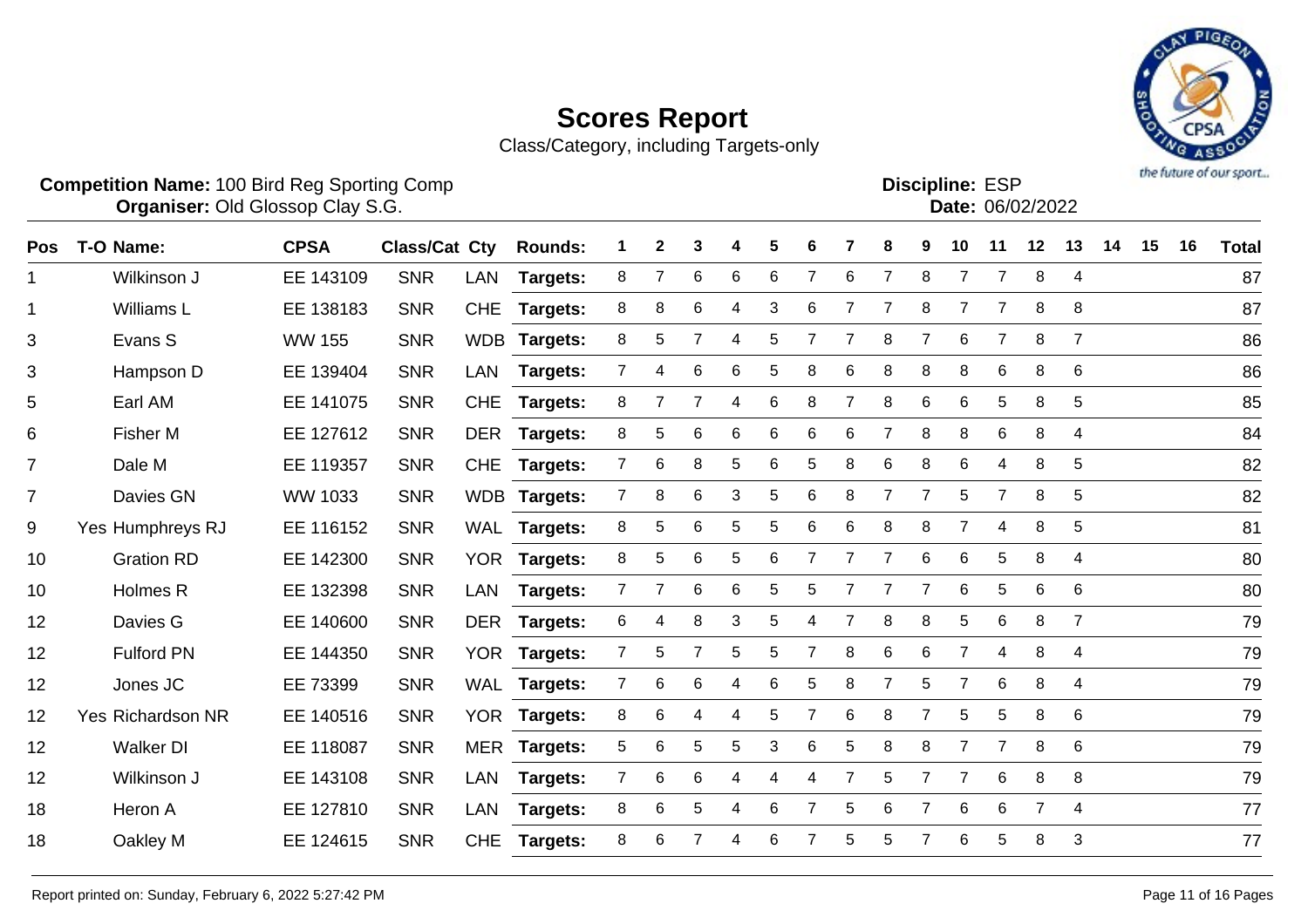

|     | <b>Competition Name: 100 Bird Reg Sporting Comp</b><br><b>Organiser: Old Glossop Clay S.G.</b><br>T-O Name:<br><b>Class/Cat Cty</b><br>2<br>3<br>5<br>4<br>6 |                |            |            |                |                |   |   |                |   |                |                |                |                |                         | <b>Discipline: ESP</b><br>Date: 06/02/2022 |                |                |    |    |    | the future of our sport |
|-----|--------------------------------------------------------------------------------------------------------------------------------------------------------------|----------------|------------|------------|----------------|----------------|---|---|----------------|---|----------------|----------------|----------------|----------------|-------------------------|--------------------------------------------|----------------|----------------|----|----|----|-------------------------|
| Pos |                                                                                                                                                              | <b>CPSA</b>    |            |            | <b>Rounds:</b> |                |   |   |                |   |                | 7              | 8              | 9              | 10                      | 11                                         | 12             | 13             | 14 | 15 | 16 | <b>Total</b>            |
| 18  | Sutton D                                                                                                                                                     | EE 138882      | <b>SNR</b> | <b>CHE</b> | Targets:       | 7              | 8 | 6 | 3              | 3 | 7              | 7              | 6              | 4              | 7                       | 6                                          | 8              | $\sqrt{5}$     |    |    |    | 77                      |
| 21  | <b>Bromfield G</b>                                                                                                                                           | EE 132054      | <b>SNR</b> | <b>DER</b> | Targets:       | 8              | 7 | 6 | 5              | 4 | 6              | 7              | 8              | 5              | 5                       | 2                                          | 8              | 5              |    |    |    | 76                      |
| 21  | Davies JM                                                                                                                                                    | <b>WW 2867</b> | <b>SNR</b> | <b>WDB</b> | Targets:       | 6              | 4 | 6 | 3              | 5 | 7              | 8              | 5              | 7              | 7                       | 7                                          | 8              | 3              |    |    |    | 76                      |
| 21  | Sprowell T                                                                                                                                                   | EE 141490      | <b>SNR</b> | <b>LAN</b> | Targets:       | 8              | 3 | 5 | 6              | 5 | 5              | $\overline{7}$ |                | $\,6$          | 6                       | $\overline{7}$                             | 8              | 3              |    |    |    | 76                      |
| 24  | <b>Phillips S</b>                                                                                                                                            | EE 134954      | <b>SNR</b> | <b>DER</b> | Targets:       | 8              | 5 | 5 | 4              | 3 | 8              | 7              | 8              | 6              | 6                       | 6                                          | 5              | 4              |    |    |    | 75                      |
| 25  | Yes Farrell M                                                                                                                                                | EE 132753      | <b>SNR</b> | <b>CHE</b> | Targets:       | 8              | 6 | 4 | 3              | 5 | $\overline{7}$ | 8              | $\overline{7}$ | 4              | 6                       | $\overline{7}$                             | 5              | 4              |    |    |    | 74                      |
| 25  | Jones A                                                                                                                                                      | EE 113535      | <b>SNR</b> | <b>WAL</b> | Targets:       | 6              | 6 | 3 | 5              | 4 | 3              | 6              |                | 7              | 6                       | 7                                          | 8              | 6              |    |    |    | 74                      |
| 25  | Newton I                                                                                                                                                     | EE 141122      | <b>SNR</b> | <b>LAN</b> | Targets:       | $\overline{7}$ | 4 | 6 | $\overline{4}$ | 6 | 6              | 6              | 6              | $\overline{7}$ | 5                       | 5                                          | 8              | 4              |    |    |    | 74                      |
| 25  | Wilson P                                                                                                                                                     | EE 138911      | <b>SNR</b> | LAN        | Targets:       | 8              | 5 | 5 | 5              | 6 | 4              | 6              | 6              | 8              | 3                       | 5                                          | 7              | 6              |    |    |    | 74                      |
| 29  | Yes Barnes NJ                                                                                                                                                | EE 119618      | <b>SNR</b> | <b>DER</b> | Targets:       | 8              | 6 | 4 | $\overline{4}$ | 6 | 4              | 7              | 8              | 3              | 3                       | $\overline{7}$                             | 8              | 5              |    |    |    | 73                      |
| 29  | Evans J                                                                                                                                                      | EE 132037      | <b>SNR</b> | <b>DER</b> | Targets:       | 6              | 5 | 5 | 4              | 3 | 7              | 8              | 7              | 6              | 6                       | 3                                          | 8              | 5              |    |    |    | 73                      |
| 29  | Farmer GP                                                                                                                                                    | EE 135574      | <b>SNR</b> | <b>LAN</b> | Targets:       | 6              | 6 | 6 | 4              | 4 | 4              | 7              | 7              | $\,6$          | 5                       | $\overline{7}$                             | 8              | 3              |    |    |    | 73                      |
| 29  | Woodward A                                                                                                                                                   | EE 132761      | <b>SNR</b> | <b>CHE</b> | Targets:       | 7              | 6 | 6 | 3              | 2 | 4              | 7              | 8              | 6              | 5                       | 5                                          | 8              | 6              |    |    |    | 73                      |
| 33  | Cunliffe IJ                                                                                                                                                  | EE 117868      | <b>SNR</b> | <b>CHE</b> | Targets:       | $\overline{7}$ | 8 | 7 | $\overline{4}$ | 5 | 4              | 3              | $\overline{7}$ | 4              | 6                       | 6                                          | $\overline{7}$ | 4              |    |    |    | 72                      |
| 33  | <b>Griffith MP</b>                                                                                                                                           | EE 135017      | <b>SNR</b> | <b>YOR</b> | Targets:       | 8              | 7 | 4 | 3              | 5 | 6              | 6              | 6              | 8              | 4                       | 4                                          | 7              | 4              |    |    |    | 72                      |
| 33  | Yes Haley M                                                                                                                                                  | EE 122716      | <b>SNR</b> | <b>CHE</b> | Targets:       | 7              | 4 | 4 | 5              | 5 | 4              | 7              | 8              | $\sqrt{5}$     | 5                       | 5                                          | 8              | 5              |    |    |    | 72                      |
| 33  | Hunt C                                                                                                                                                       | EE 117355      | <b>SNR</b> | <b>DER</b> | Targets:       | 8              | 2 | 3 | 3              | 4 | 5              | 8              |                | 7              | 7                       | 6                                          | 8              | 4              |    |    |    | 72                      |
| 37  | Wisternoff V                                                                                                                                                 | EE 142446      | <b>SNR</b> | <b>DER</b> | Targets:       | 8              | 4 |   | $\overline{4}$ | 4 | 5              | 7              | 5              | 8              | 5                       | 4                                          | 8              | $\overline{2}$ |    |    |    | 71                      |
| 38  | Firn WJ                                                                                                                                                      | EE 139478      | <b>SNR</b> | <b>YOR</b> | Targets:       | 6              | 5 | 6 | $\overline{2}$ | 5 | 6              | 6              | 7              | 8              | $\overline{\mathbf{c}}$ | 6                                          | 8              | 3              |    |    |    | 70                      |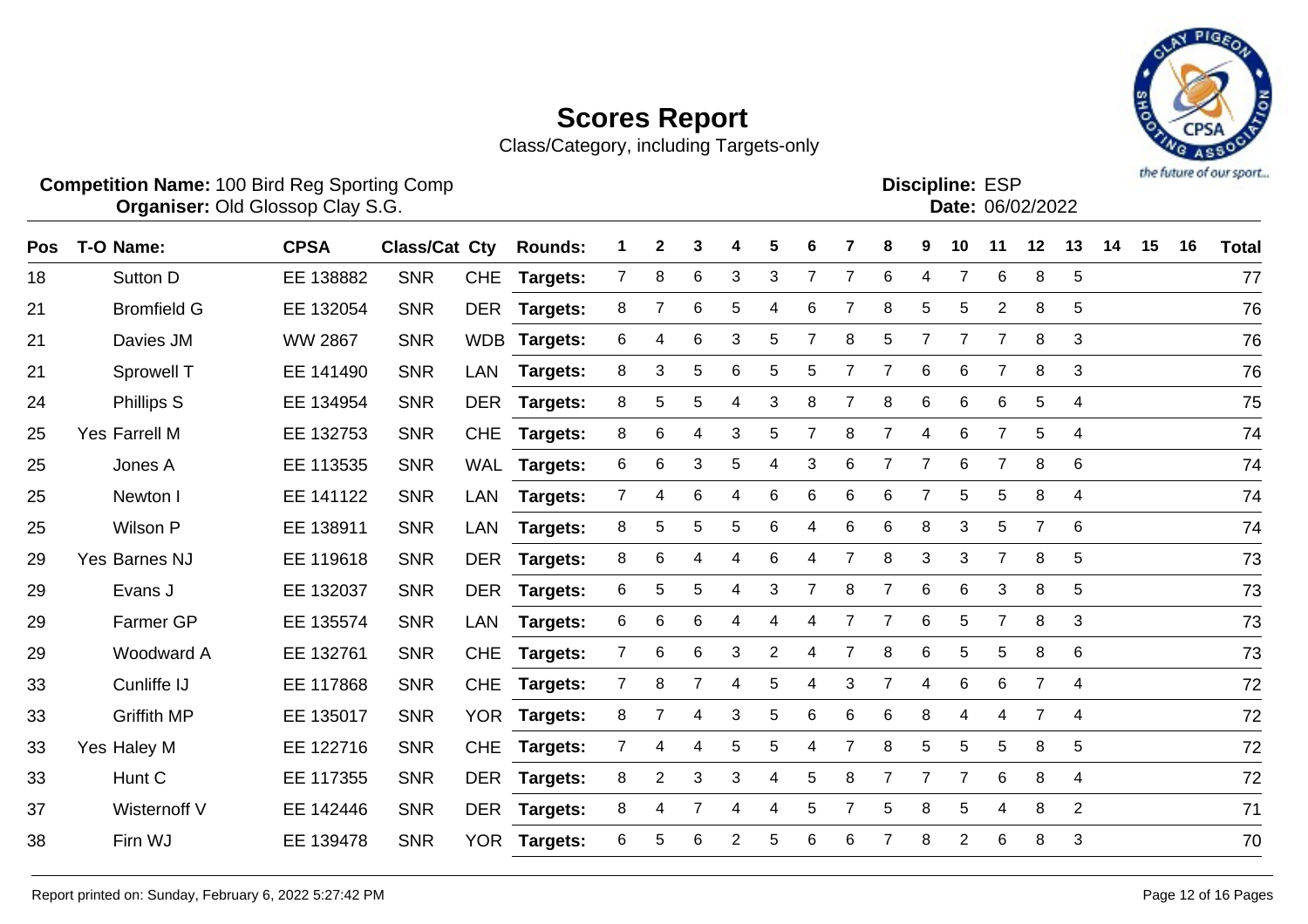

|     | <b>Competition Name: 100 Bird Reg Sporting Comp</b><br><b>Organiser: Old Glossop Clay S.G.</b> |             |                      |            |                |                |   |                |                |   |                |   | <b>Discipline: ESP</b><br>Date: 06/02/2022 |                |                |                |                |                | the future of our sport |    |    |              |
|-----|------------------------------------------------------------------------------------------------|-------------|----------------------|------------|----------------|----------------|---|----------------|----------------|---|----------------|---|--------------------------------------------|----------------|----------------|----------------|----------------|----------------|-------------------------|----|----|--------------|
| Pos | T-O Name:                                                                                      | <b>CPSA</b> | <b>Class/Cat Cty</b> |            | <b>Rounds:</b> |                | 2 | 3              | 4              | 5 | 6              |   | 8                                          | 9              | 10             | 11             | 12             | 13             | 14                      | 15 | 16 | <b>Total</b> |
| 38  | <b>Highley DA</b>                                                                              | EE 140213   | <b>SNR</b>           | <b>YOR</b> | Targets:       | 8              | 6 | 5              | 5              | 4 | 5              | 3 | 6                                          | $\overline{7}$ |                | 6              | 8              | $\,6$          |                         |    |    | 70           |
| 38  | Jowle DR                                                                                       | EE 140596   | <b>SNR</b>           | <b>CHE</b> | Targets:       | 4              | 6 | $\overline{7}$ | 5              | 5 | 5              | 3 | $\overline{7}$                             | 8              | 5              | 6              | 8              | 1              |                         |    |    | 70           |
| 38  | <b>Tickle C</b>                                                                                | EE 142524   | <b>SNR</b>           | <b>LAN</b> | Targets:       | 8              | 6 | 6              | $\overline{4}$ | 6 | 3              | 5 | 8                                          | $\overline{7}$ | 3              | 3              | 8              | 3              |                         |    |    | 70           |
| 42  | Collinson G                                                                                    | EE 139015   | <b>SNR</b>           | <b>LAN</b> | Targets:       | 8              | 3 | 8              | 5              | 4 | 3              | 6 | 3                                          | $\overline{4}$ | 5              | 4              | 8              | $\overline{7}$ |                         |    |    | 68           |
| 42  | Yes Robins J                                                                                   | EE 132534   | <b>SNR</b>           | <b>CHE</b> | Targets:       | 7              | 8 | $\overline{7}$ | 3              | 6 | 3              | 6 | 3                                          | $\sqrt{5}$     | 5              | 5              | 7              | 3              |                         |    |    | 68           |
| 44  | <b>Barnes AC</b>                                                                               | EE 119611   | <b>SNR</b>           | <b>DER</b> | Targets:       | 6              | 3 | 5              | 4              | 6 | 5              | 5 | 4                                          | 8              | $\overline{2}$ | $\overline{7}$ | 8              | 4              |                         |    |    | 67           |
| 44  | Haworth P                                                                                      | EE 125393   | <b>SNR</b>           | <b>LAN</b> | Targets:       | $\overline{7}$ | 4 | 7              | 3              | 5 |                | 5 | 6                                          | $\,6$          | 5              | 6              | $\overline{7}$ | 5              |                         |    |    | 67           |
| 44  | Yes Thomas IT                                                                                  | EE 141008   | <b>SNR</b>           | <b>CHE</b> | Targets:       | $\overline{7}$ | 2 | 4              | 3              | 4 | 5              | 5 | 5                                          | 6              | 8              | 5              | 7              | 6              |                         |    |    | 67           |
| 47  | <b>Holding ST</b>                                                                              | EE 142680   | <b>SNR</b>           | <b>CHE</b> | Targets:       | $\overline{7}$ | 5 | 7              | $\overline{2}$ | 3 | 5              | 6 | 7                                          | $\sqrt{5}$     | 4              | 6              | 5              | 4              |                         |    |    | 66           |
| 47  | Yes Humphreys DI                                                                               | EE 104234   | <b>SNR</b>           | <b>WAL</b> | Targets:       | 8              | 6 | 4              | $\overline{2}$ | 5 | 4              | 6 |                                            | 6              | 4              | 3              | 8              | 3              |                         |    |    | 66           |
| 49  | <b>Brown A</b>                                                                                 | EE 140993   | <b>SNR</b>           | <b>DER</b> | Targets:       | 5              | 5 | 5              | 4              | 6 | 5              | 7 | 6                                          | 6              | 4              | 3              | 6              | 3              |                         |    |    | 65           |
| 49  | Yes Colclough M                                                                                | EE 126474   | <b>SNR</b>           | <b>CHE</b> | Targets:       | 7              | 4 | 4              | 3              | 4 | 6              | 5 | 5                                          | $\,6$          | -1             | 6              | 7              | $\overline{7}$ |                         |    |    | 65           |
| 51  | <b>Ibbotson P</b>                                                                              | EE 115332   | <b>SNR</b>           | LAN        | Targets:       | 3              | 6 | 4              | 5              | 3 | 5              | 6 | $\overline{7}$                             | 8              | 4              | 3              | $\overline{7}$ | 3              |                         |    |    | 64           |
| 52  | <b>Heaford JNT</b>                                                                             | EE 142346   | <b>SNR</b>           | <b>CHE</b> | Targets:       | 5              | 6 | 5              | 3              | 4 | 5              | 5 | 5                                          | $\overline{4}$ | 5              | 5              | 8              | 3              |                         |    |    | 63           |
| 52  | Houghton N                                                                                     | EE 143284   | <b>SNR</b>           | <b>LAN</b> | Targets:       | 8              | 4 | 4              | $\overline{2}$ | 3 | 5              | 6 | 6                                          | $\overline{2}$ | 5              | 5              | 6              | $\overline{7}$ |                         |    |    | 63           |
| 54  | <b>Gillies N</b>                                                                               | EE 137325   | <b>SNR</b>           | <b>YOR</b> | Targets:       | 7              | 6 | 6              | 3              | 2 | $\overline{2}$ | 6 | 5                                          | 1              | 5              | 7              | 8              | 4              |                         |    |    | 62           |
| 54  | Yes Harris PJ                                                                                  | EE 144072   | <b>SNR</b>           | <b>DER</b> | Targets:       | 6              | 5 | 3              | 4              | 4 | 5              | 6 | 6                                          | 4              | 4              | 4              | 8              | 3              |                         |    |    | 62           |
| 56  | Cooper JL                                                                                      | EE 145923   | <b>SNR</b>           | <b>DER</b> | Targets:       | 4              | 7 | $\overline{2}$ | 4              | 4 | 6              | 7 | 4                                          | 5              | 3              | 4              | 6              | 5              |                         |    |    | 61           |
| 56  | Dale PC                                                                                        | EE 144056   | <b>SNR</b>           | <b>CHE</b> | Targets:       | 4              | 7 | 3              | $\overline{2}$ | 4 | 4              | 4 | 6                                          | 8              | 5              | 5              | 5              | 4              |                         |    |    | 61           |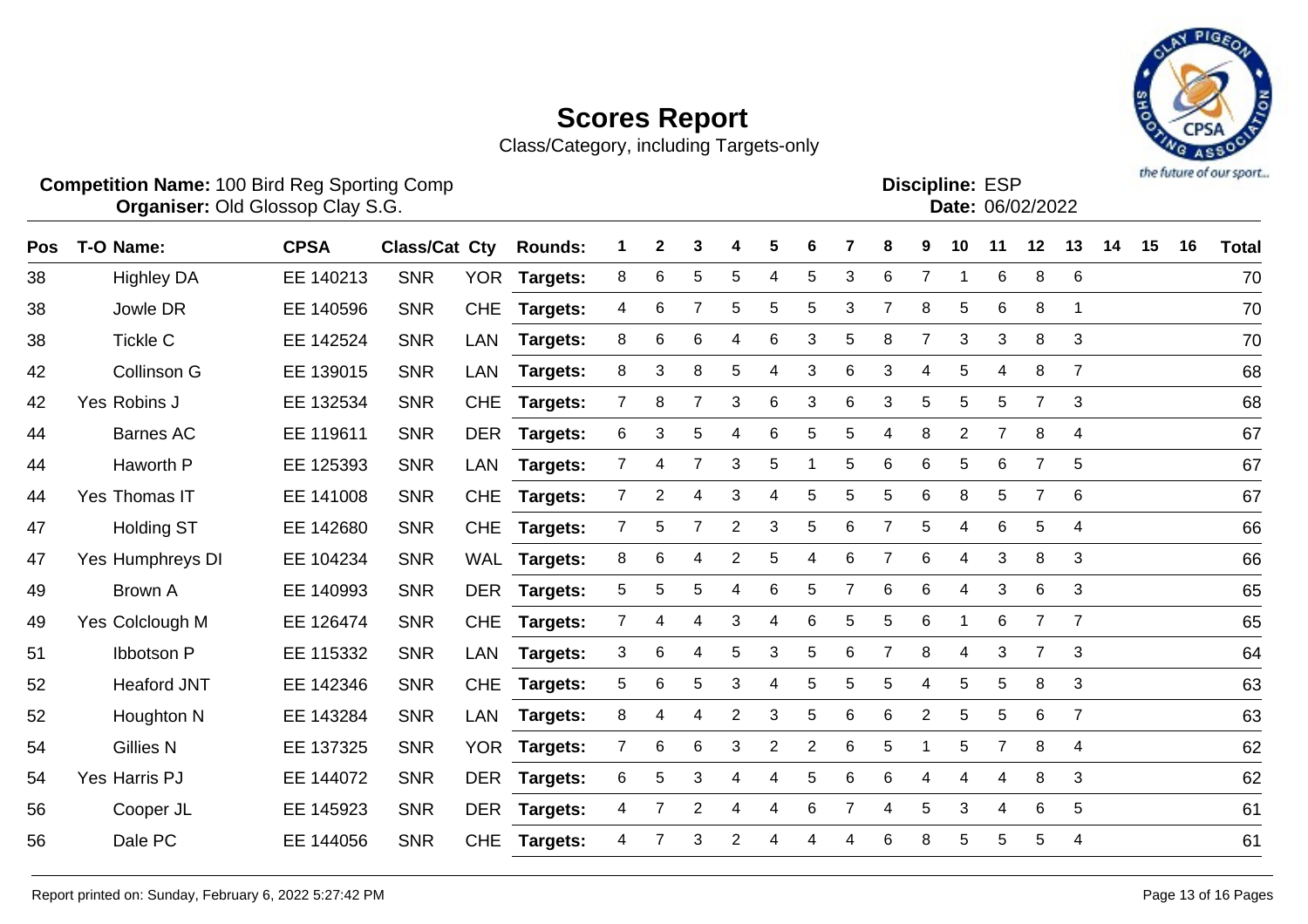

|    | <b>Competition Name: 100 Bird Reg Sporting Comp</b><br><b>Organiser: Old Glossop Clay S.G.</b> |             |            |     |                                            |                           |                |  | the future of our sport |                |  |       |  |  |    |  |      |       |
|----|------------------------------------------------------------------------------------------------|-------------|------------|-----|--------------------------------------------|---------------------------|----------------|--|-------------------------|----------------|--|-------|--|--|----|--|------|-------|
|    | Pos T-O Name:                                                                                  | <b>CPSA</b> |            |     | Class/Cat Cty Rounds: 1 2 3 4 5 6 7 8 9 10 |                           |                |  |                         |                |  |       |  |  |    |  | - 16 | Total |
| 56 | Yes Kemp OK                                                                                    | EE 143475   | <b>SNR</b> |     | YOR Targets:                               | 1 4 4 3 6 5 4 8 6 5 4 8 3 |                |  |                         |                |  |       |  |  |    |  |      | 61    |
| 59 | Yes Corke S                                                                                    | EE 141355   | <b>SNR</b> | STA | <b>Targets:</b> 7 5 4 1 3 3 7 3 6 4 4 7 3  |                           |                |  |                         |                |  |       |  |  |    |  |      | -57   |
| 60 | Samworth A                                                                                     | EE 142272   | <b>SNR</b> |     | CHE Targets:                               | $\sim$ 8 $\sim$           | $\overline{4}$ |  | 5                       | $\overline{4}$ |  | 4 5 4 |  |  | 82 |  |      | 53    |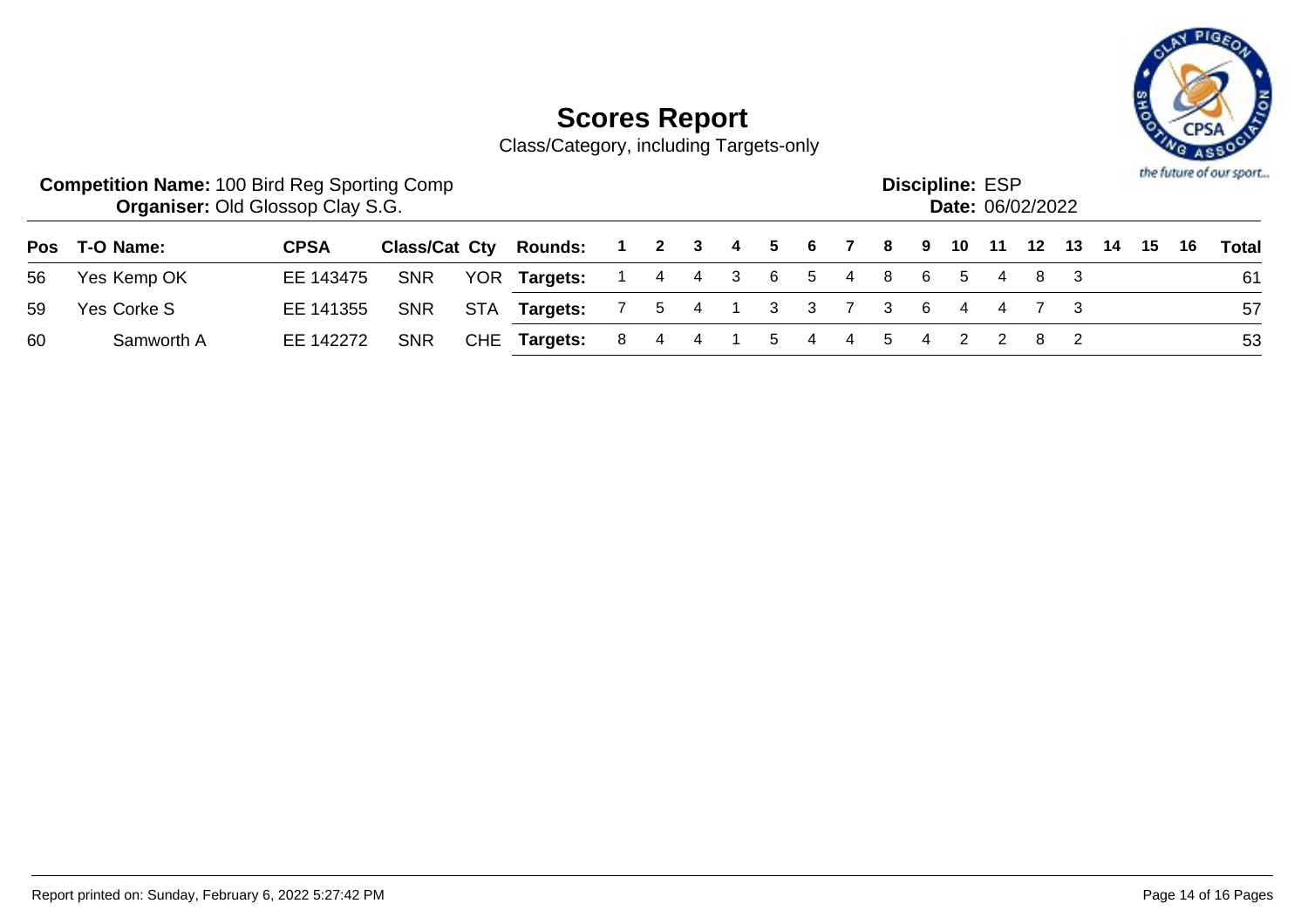

|                | <b>Competition Name: 100 Bird Reg Sporting Comp</b><br><b>Organiser: Old Glossop Clay S.G.</b> |             |                      |            |                 |                | <b>Discipline: ESP</b><br>Date: 06/02/2022 |                |                |   |   |                |   | the future of our sport |                |                |                |                         |    |    |    |              |
|----------------|------------------------------------------------------------------------------------------------|-------------|----------------------|------------|-----------------|----------------|--------------------------------------------|----------------|----------------|---|---|----------------|---|-------------------------|----------------|----------------|----------------|-------------------------|----|----|----|--------------|
| Pos            | T-O Name:                                                                                      | <b>CPSA</b> | <b>Class/Cat Cty</b> |            | <b>Rounds:</b>  |                | $\mathbf{2}$                               | 3              |                | 5 | 6 |                |   | 9                       | 10             | 11             | 12             | 13                      | 14 | 15 | 16 | <b>Total</b> |
| $\mathbf 1$    | Dumelow D                                                                                      | EE 104983   | <b>VET</b>           | <b>DER</b> | Targets:        | $\overline{7}$ | 7                                          | 7              | 4              | 6 | 6 | 6              | 8 | $\overline{7}$          | 5              | $\overline{7}$ | 8              | $\overline{\mathbf{4}}$ |    |    |    | 82           |
| $\overline{2}$ | <b>Yes Edwards S</b>                                                                           | EE 128838   | <b>VET</b>           | <b>DER</b> | Targets:        | 8              | 6                                          | 5              | 6              | 6 | 8 | 6              | 6 | 6                       | 8              | 5              | 8              | $\overline{2}$          |    |    |    | 80           |
| 3              | Platts I                                                                                       | EE 65033    | <b>VET</b>           | <b>DER</b> | Targets:        | 8              | 4                                          | 5              | $\overline{2}$ | 5 | 5 | 8              | 8 | 8                       | 6              | 5              | 8              | 6                       |    |    |    | 78           |
| 3              | Yes Warring E                                                                                  | EE 67792    | <b>VET</b>           | <b>YOR</b> | Targets:        | $\overline{7}$ | 8                                          | $\sqrt{5}$     | $\overline{2}$ | 6 | 6 | 5              | 6 | $\overline{7}$          | 6              | 4              | 8              | 8                       |    |    |    | 78           |
| 5              | Yes Bate P                                                                                     | EE 85393    | <b>VET</b>           | <b>DER</b> | Targets:        | 6              | 7                                          | 5              | 5              | 4 | 6 | 7              | 5 | $\overline{7}$          | 4              | $\overline{7}$ | 8              | 5                       |    |    |    | 76           |
| 5              | Read AJ                                                                                        | EE 64203    | <b>VET</b>           | <b>DER</b> | <b>Targets:</b> | $\overline{7}$ | $\overline{7}$                             | 4              | 3              | 4 | 6 | 6              | 6 | $\overline{7}$          | 5              | 6              | 8              | $\overline{7}$          |    |    |    | 76           |
| $\overline{7}$ | Waterman N                                                                                     | EE 83554    | <b>VET</b>           | <b>CHE</b> | Targets:        | 8              | 6                                          | 6              | 5              | 4 | 5 | 5              | 4 | $\overline{7}$          | $\,6$          | 6              | 8              | 5                       |    |    |    | 75           |
| 8              | Dunn R                                                                                         | EE 141107   | <b>VET</b>           | LAN        | Targets:        | 6              | $\overline{7}$                             | 6              | 3              | 6 | 8 | 7              | 6 | 5                       | $\overline{2}$ | 5              | 8              | 4                       |    |    |    | 73           |
| 8              | <b>Yes Lewis PRL</b>                                                                           | EE 143715   | <b>VET</b>           | <b>YOR</b> | Targets:        | 6              | 3                                          | 4              | 5              | 4 | 8 | 5              |   | 8                       | 5              | $\mathbf 5$    | 8              | 5                       |    |    |    | 73           |
| 8              | <b>Wildig SW</b>                                                                               | EE 90934    | <b>VET</b>           | <b>YOR</b> | Targets:        | $\overline{7}$ | 4                                          | 4              | 3              | 6 | 4 | 6              | 8 | 6                       | $\,6$          | $\overline{7}$ | 8              | 4                       |    |    |    | 73           |
| 8              | Wragg D                                                                                        | EE 34044    | <b>VET</b>           | <b>DER</b> | Targets:        | $\overline{7}$ | 7                                          | 7              | 3              | 4 | 6 | 4              |   | 5                       | 5              | $\overline{7}$ | 5              | 6                       |    |    |    | 73           |
| 12             | Hope A                                                                                         | EE 66205    | <b>VET</b>           | <b>DER</b> | Targets:        | $\overline{7}$ | 5                                          | 4              | 5              | 3 | 3 | $\overline{7}$ |   | $\overline{7}$          | 6              | 6              | 8              | 4                       |    |    |    | 72           |
| 13             | Yes Griffith G                                                                                 | EE 125147   | <b>VET</b>           | <b>CHE</b> | Targets:        | $\overline{7}$ | 6                                          | 6              | 6              | 5 | 4 | 5              | 6 | 4                       | 5              | 5              | 6              | $\,6$                   |    |    |    | 71           |
| 14             | Clayton D                                                                                      | EE 58048    | <b>VET</b>           | <b>LAN</b> | Targets:        | 8              | 4                                          | $\overline{7}$ | 5              | 6 | 7 | 3              | 6 | 5                       | 5              | 4              | $\overline{7}$ | 3                       |    |    |    | 70           |
| 15             | Yes Thompson B                                                                                 | EE 85282    | <b>VET</b>           |            | YOR Targets:    | 6              | 5                                          | 6              | 5              | 5 | 3 | 6              | 5 | 5                       | $\overline{7}$ | 5              | 7              | 4                       |    |    |    | 69           |
| 16             | Leyland KJ                                                                                     | EE 29568    | <b>VET</b>           | <b>LAN</b> | Targets:        | $\overline{7}$ | 4                                          | 5              | 3              | 6 | 4 | 5              | 6 | 8                       | 5              | 4              | 8              | 3                       |    |    |    | 68           |
| 17             | Yes Holt S                                                                                     | EE 127339   | <b>VET</b>           | <b>YOR</b> | Targets:        | 6              | 5                                          | 3              | 3              | 5 | 5 | 5              | 6 | 7                       | 5              | 6              | 6              | 5                       |    |    |    | 67           |
| 18             | Ford C                                                                                         | EE 27228    | <b>VET</b>           | <b>DER</b> | Targets:        | 6              | 3                                          | 5              | 3              | 5 | 4 | 6              | 8 | 3                       | 5              | $\overline{7}$ | 8              | 3                       |    |    |    | 66           |
| 19             | Yes Riley K                                                                                    | EE 82336    | <b>VET</b>           | <b>LAN</b> | Targets:        |                | 3                                          | 4              |                | 5 |   | 4              | 8 | 8                       | 7              | 4              | 6              | 1                       |    |    |    | 65           |